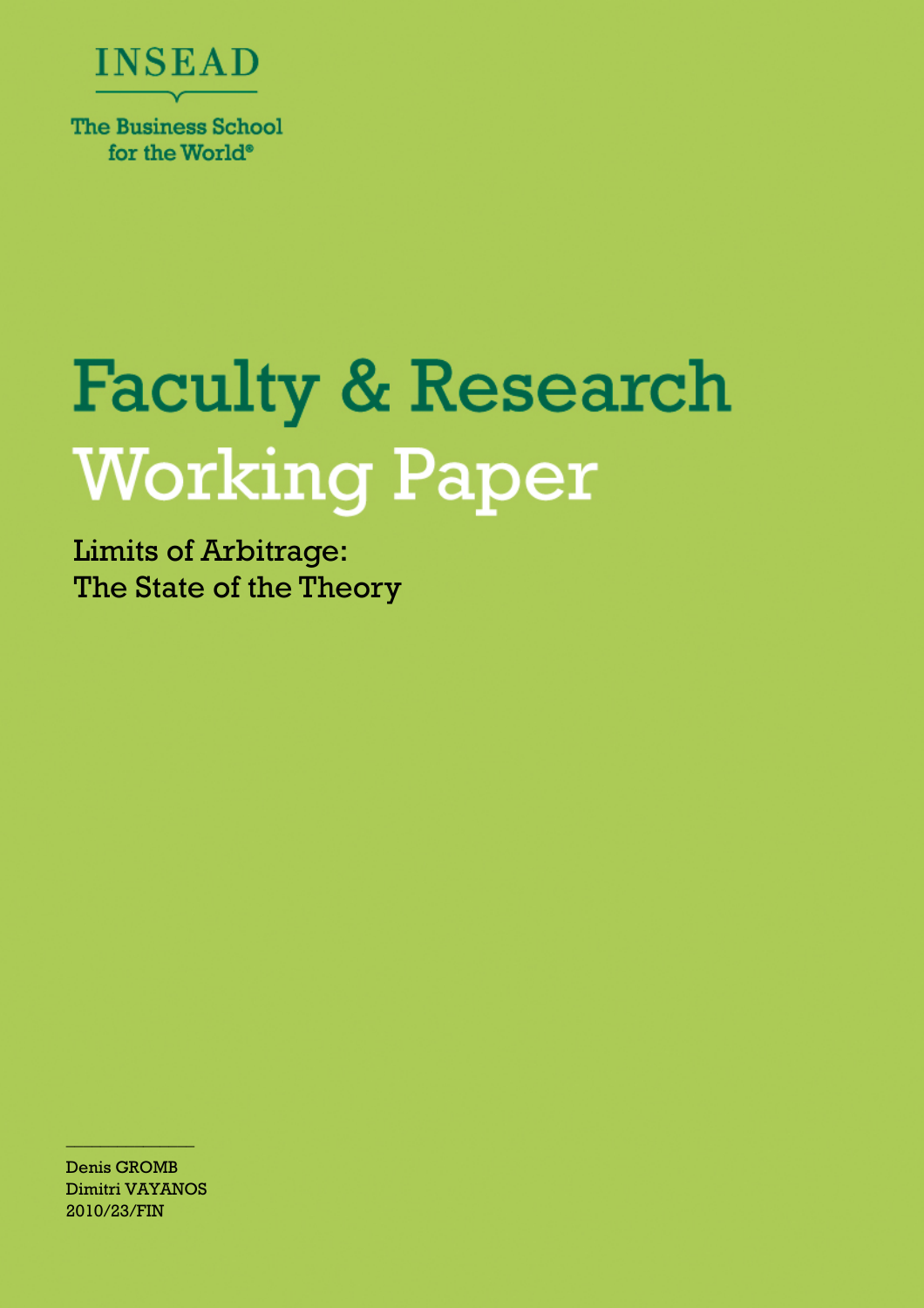# **Limits of Arbitrage: The State of the Theory**

by

Denis Gromb\* and Dimitri Vayanos\*\*

# March 8 2010

Article prepared for the Second Volume of the Annual Review of Financial Economics. We thank Suleyman Basak, Bruno Biais, Bernard Dumas, Vincent Fardeau, Robin Greenwood, Harald Hau, Peter Kondor, Arvind Krishnamurthy, Anna Pavlova, Christopher Polk, Ana Maria Santacreu, Yuki Sato and Pierre-Olivier Weill for helpful comments, and the Paul Woolley Centre at the London School of Economics for financial support.

- \* Professor of Finance at INSEAD, Boulevard de Constance 77305 Cedex Fontainebleau, France Ph: (33) (0)1 60 72 91 25 Email: denis.gromb@insead.edu
- \*\* Professor of Finance at London School of Economics, Houghton Street London WC2A 2AE United Kingdom Ph: +44-20-79556382 Email: d.vayanos@lse.ac.uk

A working paper in the INSEAD Working Paper Series is intended as a means whereby a faculty researcher's thoughts and findings may be communicated to interested readers. The paper should be considered preliminary in nature and may require revision.

Printed at INSEAD, Fontainebleau, France. Kindly do not reproduce or circulate without permission.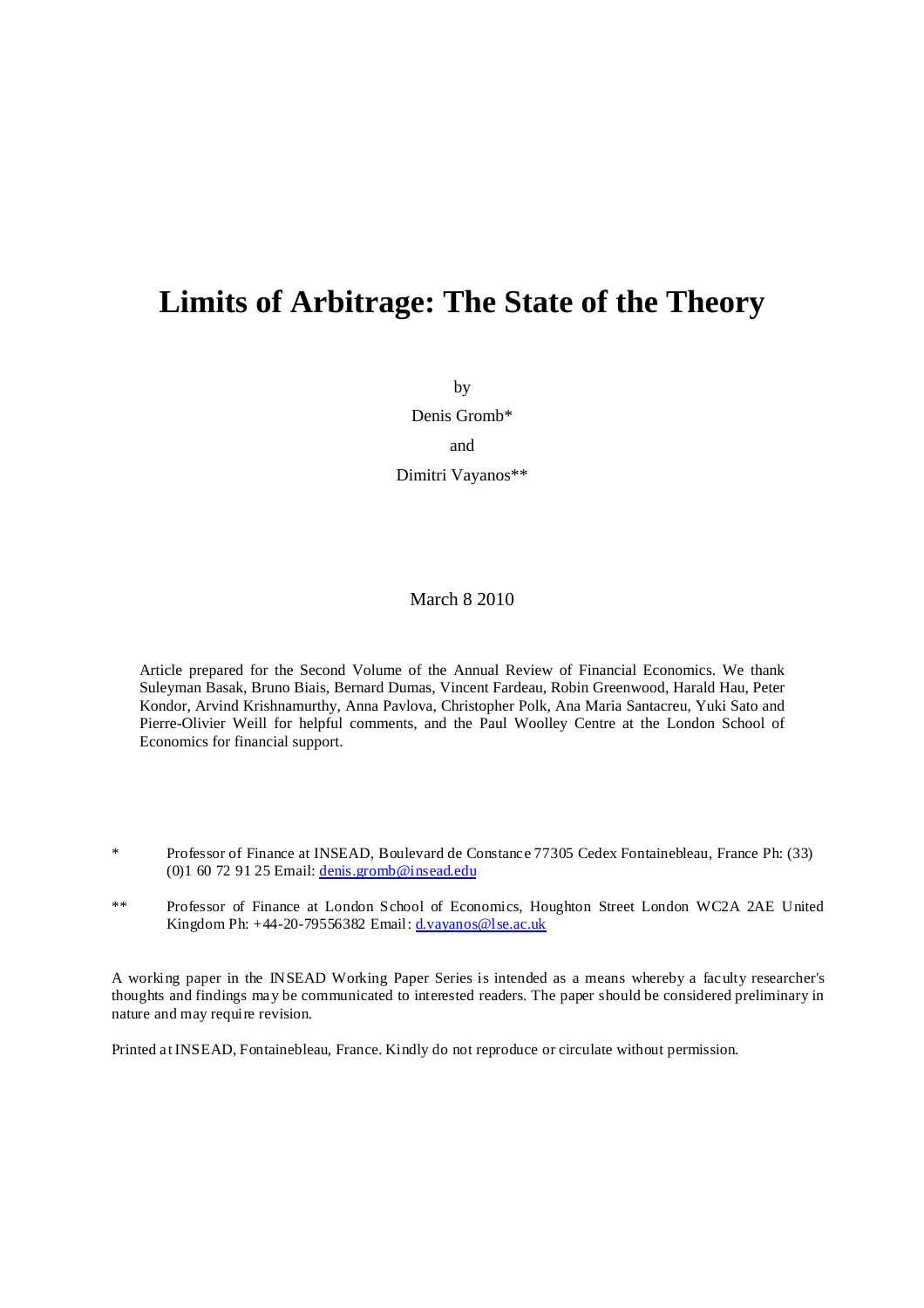# Limits of Arbitrage: The State of the Theory

Denis Gromb<sup>∗</sup> INSEAD and CEPR

Dimitri Vayanos† LSE, CEPR and NBER

March 8, 2010‡

#### Abstract

We survey theoretical developments in the literature on the limits of arbitrage. This literature investigates how costs faced by arbitrageurs can prevent them from eliminating mispricings and providing liquidity to other investors. Research in this area is currently evolving into a broader agenda emphasizing the role of financial institutions and agency frictions for asset prices. This research has the potential to explain so-called "market anomalies" and inform welfare and policy debates about asset markets. We begin with examples of demand shocks that generate mispricings, arguing that they can stem from behavioral or from institutional considerations. We next survey, and nest within a simple model, the following costs faced by arbitrageurs: (i) risk, both fundamental and non-fundamental, (ii) short-selling costs, (iii) leverage and margin constraints, and (iv) constraints on equity capital. We finally discuss implications for welfare and policy, and suggest directions for future research.

Keywords: limits of arbitrage, market anomalies, liquidity, financial constraints, financial institutions, survey

<sup>∗</sup> denis.gromb@insead.edu

 $^\dagger$ d.vayanos@lse.ac.uk

<sup>‡</sup>Article prepared for the Second Volume of the Annual Review of Financial Economics. We thank Suleyman Basak, Bruno Biais, Bernard Dumas, Vincent Fardeau, Robin Greenwood, Harald Hau, Peter Kondor, Arvind Krishnamurthy, Anna Pavlova, Christopher Polk, Ana-Maria Santacreu, Yuki Sato and Pierre-Olivier Weill for helpful comments, and the Paul Woolley Centre at the LSE for financial support.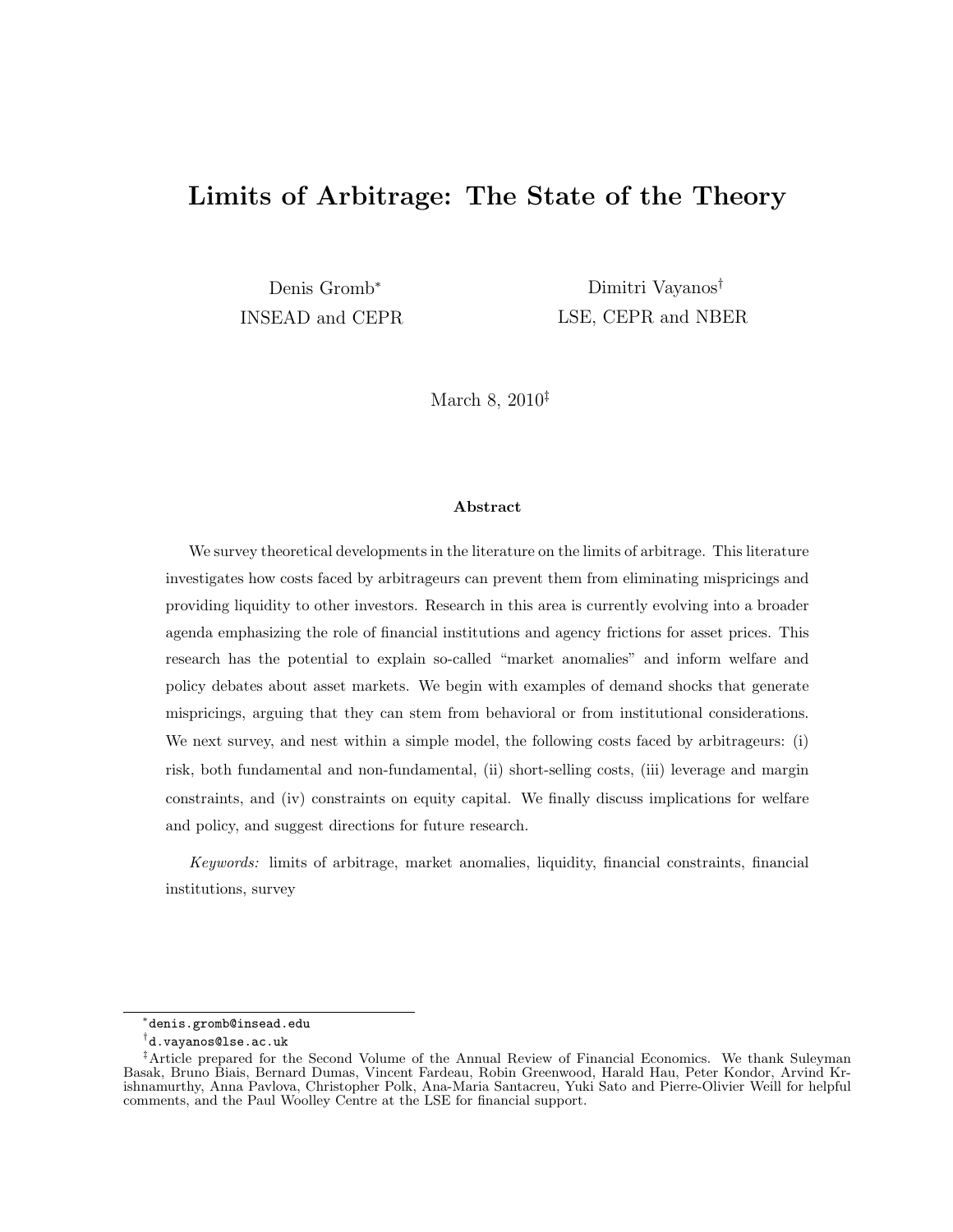# 1 INTRODUCTION

Standard models of asset pricing assume a representative agent who participates in all markets costlessly. Equilibrium prices in these models are tied to the representative agent's consumption, which coincides with the aggregate consumption in the economy. The relationship between prices and consumption is summarized in the consumption CAPM, according to which an asset's expected return in excess of the riskfree rate is proportional to the asset's covariance with aggregate consumption. Intuitively, assets that correlate positively with consumption add to the risk borne by the representative agent and must offer high expected return as compensation.

The relationship between risk and expected return predicted by standard models appears to be at odds with a number of stylized facts commonly referred to as market anomalies. Leading anomalies include (i) short-run momentum, the tendency of an asset's recent performance to continue into the near future, (ii) long-run reversal, the tendency of performance over a longer history to revert, (iii) the value effect, the tendency of an asset's ratio of price to accounting measures of value to predict negatively future returns, (iv) the high volatility of asset prices relative to measures of discounted future payoff streams, and (v) post-earnings-announcement drift, the tendency of stocks' earning surprises to predict positively future returns.<sup>1</sup> Reconciling these anomalies with standard models requires explaining variation in asset risk: for example, in the case of short-run momentum, one would have to explain why good recent performance renders an asset riskier and more positively correlated with aggregate consumption. A recent literature pursues explanations along these lines by introducing more general utility functions for the representative agent. Yet, reconciling standard models with all the anomalies, and in a way consistent with their quantitative magnitude remains elusive.

The anomalies listed above concern the predictability of asset returns based on past prices and earnings. An additional set of anomalies concern the relative prices of assets with closely related payoffs. For example, (i) "Siamese-twin" stocks, with claims to almost identical dividend streams, can trade at significantly different prices, (ii) stocks of a parent and a subsidiary company can trade at prices under which the remainder of the parent company's assets has negative value, and (iii) newly issued "on-the-run" bonds can trade at significantly higher prices than older "off-the-run" bonds with almost identical payoffs.<sup>2</sup> Anomalies concerning relative prices have been documented

<sup>&</sup>lt;sup>1</sup>See, for example, Jegadeesh & Titman (1993) for evidence on short-run momentum, DeBondt & Thaler (1985) for long-run reversal, Fama & French (1992) for the value effect, LeRoy & Porter (1981) & Shiller (1981) for excess volatility, and Bernard & Thomas (1989) for post-earnings-announcement drift. See also the surveys by Fama (1991) and Schwert (2003).

<sup>&</sup>lt;sup>2</sup>See, for example, Rosenthal & Young (1990) and Dabora & Froot (1999) for evidence on Siamese-twin stocks,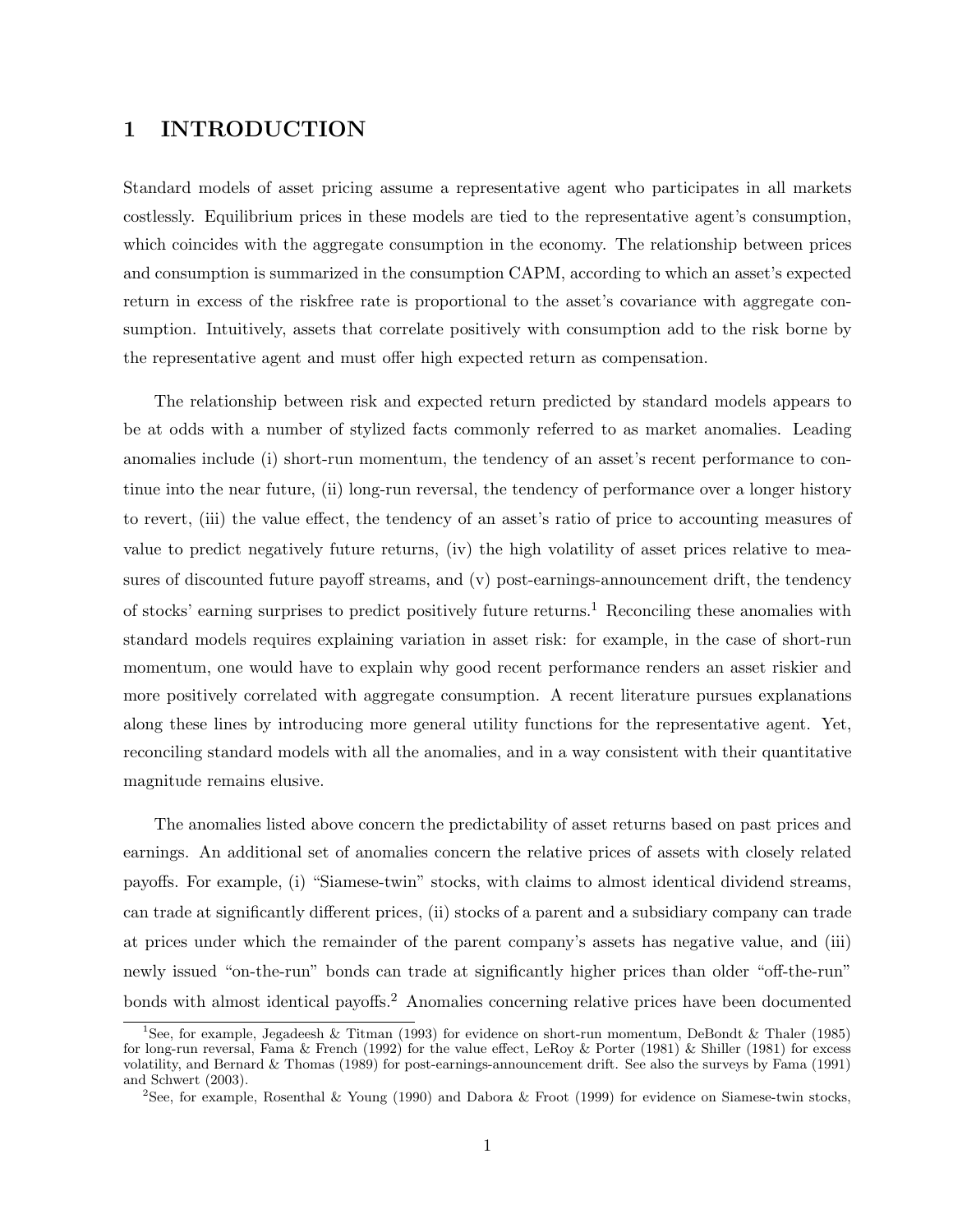for a more limited set of assets, partly because of the scarcity of asset pairs with closely related payoffs. At the same time, these anomalies are particularly hard to reconcile with standard models. Indeed, while standard models may offer slightly different predictions as to how risk and expected returns are related, they all imply the law of one price, i.e., assets with identical payoffs must trade at the same price. In the previous examples, however, differences in payoffs appear to be insignificant relative to the observed price differences.

Understanding why anomalies exist and are not eliminated requires a careful study of the process of arbitrage: who are the arbitrageurs, what are the constraints and limitations they face, and why arbitrage can fail to bring prices close to the fundamental values implied by standard models. This is the focus of a recent literature on the limits of arbitrage. This article surveys important theoretical developments in that literature, nests them within a simple model, and suggests directions for future research.

Limits of arbitrage are commonly viewed as one of two building blocks needed to explain anomalies. The other building block are demand shocks experienced by investors other than arbitrageurs. Anomalies are commonly interpreted as arising because demand shocks push prices away from fundamental values and arbitrageurs are unable to correct the discrepancies. Such "non-fundamental" shocks to demand are often attributed to investor irrationality. In this sense, research on the limits of arbitrage is part of the behavioral finance agenda to explain anomalies based on investors' psychological biases.<sup>3</sup>

This article departs from the conventional view in two related respects. First, it argues that research on the limits of arbitrage is relevant not only for behavioral explanations of anomalies but also for the broader study of asset pricing. Indeed, psychological biases are not the only source of non-fundamental demand shocks: such shocks can also arise because of institutional frictions relating to contracting and agency, as the examples in the next section show. Research on the limits of arbitrage characterizes how non-fundamental demand shocks, whether behavioral or not, impact prices.

According to the conventional view, non-fundamental demand shocks concern investors other than arbitrageurs, and therefore can be understood independently of the limits of arbitrage. Our second departure is to argue that many non-fundamental demand shocks can be understood jointly with limits of arbitrage within a setting that emphasizes financial institutions and agency. Indeed,

Mitchell et al. (2002) and Lamont & Thaler (2003) for the relative pricing of parent and subsidiary companies, and Amihud & Mendelson (1991), Warga (1992) and Krishnamurthy (2002) for the on-the-run phenomenon.

 $3$ Behavioral explanations for the anomalies include Barberis et al. (1998), Daniel et al. (1998), Hong & Stein (1999) and Barberis & Shleifer (2003). See also the survey by Barberis & Thaler (2003).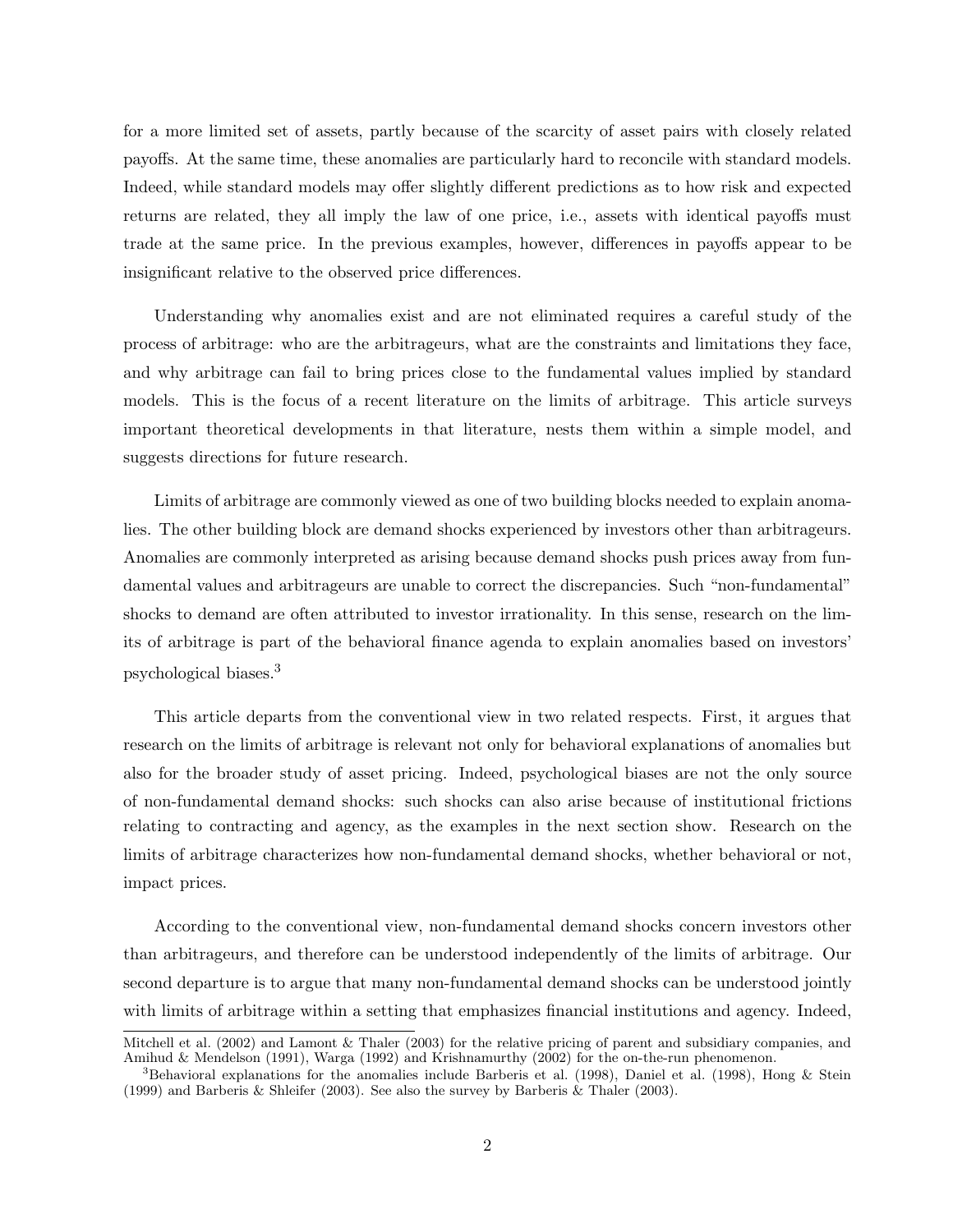arbitrage is often performed by specialized institutions such as hedge funds and investment banks, and the trading strategies of these institutions are constrained by agency frictions. At the same time, financial institutions and agency frictions are the source of many non-fundamental demand shocks. In this sense, financial institutions do not necessarily correct anomalies, but can also cause them. Research on the limits of arbitrage is currently evolving into a broader agenda emphasizing the role of financial institutions and agency frictions for asset prices. This agenda has the potential to offer a unified explanation of many anomalies.

The emphasis on financial institutions and agency frictions is fruitful for the analysis of welfare and public policy. Crises, including the recent one, show that government intervention can be important for the smooth functioning of financial markets. In standard models, however, there is no scope for such intervention because the equilibrium is Pareto optimal. Research on the limits of arbitrage has the potential to deliver a more useful framework for designing and assessing public policy. Indeed, this research takes a two-tiered view of financial markets: a core of sophisticated arbitrageurs trade against mispricings, and in doing so provide liquidity to a periphery of less sophisticated investors. Under this view, the financial health of arbitrageurs is crucial for the smooth functioning of markets and the provision of liquidity. Understanding how financial health is affected by arbitrageurs' trading decisions, and whether these decisions are socially optimal, can guide public policy.

This article proceeds as follows. Section 2 presents examples of non-fundamental demand shocks, emphasizing that they often stem from institutional considerations. Section 3 surveys important theoretical developments in the literature on the limits of arbitrage, and nests them within a simple model. It emphasizes the following costs faced by arbitrageurs: (i) risk, both fundamental and non-fundamental, (ii) costs of short-selling, (iii) leverage and margin constraints, and (iv) constraints on equity capital.<sup>4</sup> While these are not the only costs faced by real-life arbitrageurs, they are among the most important and have received significant attention in the literature. Besides examining the implications of each type of cost for asset price behavior, Section 3 sketches how these costs can be integrated into richer models that incorporate multiple assets and dynamics. Such models have the potential to address a variety of anomalies—both of the type concerning violations of the law of one price, and of the type concerning return predictability—and are the subject of a rapidly growing literature. Finally, Section 4 discusses implications for welfare and public policy.

 ${}^{4}$ Risk is a cost when arbitrageurs are not fully diversified and bear a disproportionate share of the risk of arbitrage trades. Undiversification is related to financial constraints, which we treat separately.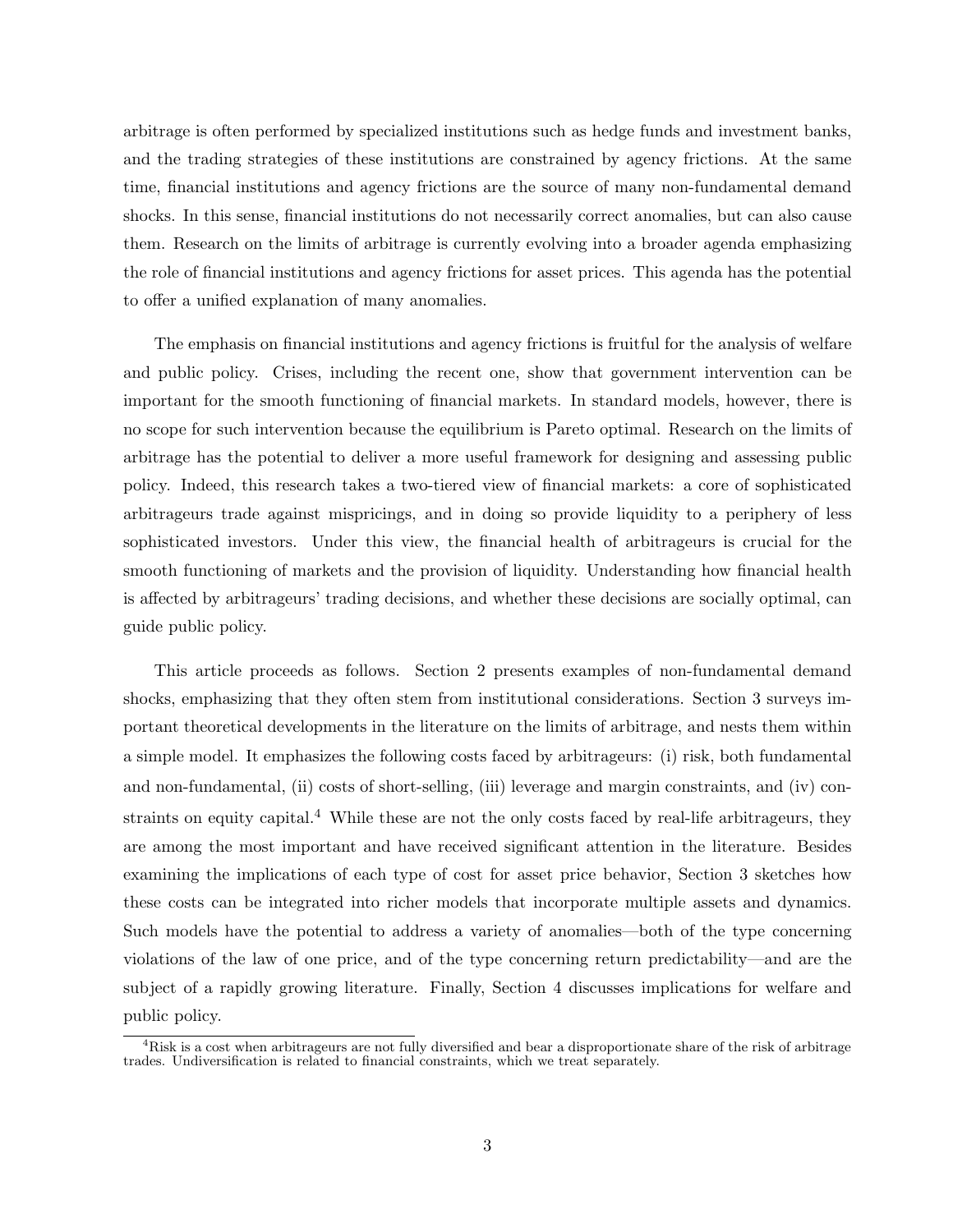# 2 DEMAND SHOCKS

Models of limited arbitrage typically assume that some investors experience demand shocks that can drive prices away from fundamental values. This section presents examples of such shocks and their effects on prices. Shocks in the first example are probably best interpreted as arising from behavioral considerations, while in the other examples they more likely arise from institutional frictions.

# 2.1 Palm-3Com

Lamont & Thaler (2003) study the sale of Palm by its parent company 3Com and the behavior of the two companies' stock prices around this event. On March 2, 2000, 3Com sold 5% of its stake in Palm through an initial public offering (IPO). 3Com also announced that it would spin off its remaining stake in Palm to 3Com shareholders before the end of the year. Under the terms of the spin off, 3Com shareholders would receive 1.525 shares of Palm for each share of 3Com they owned.

The law of one price implies that prior to the spin off, 3Com shares should have been trading at a price exceeding 1.525 times the price of Palm shares. This is because one 3Com share was equivalent to 1.525 shares of Palm plus an equity claim to 3Com's remaining (non-Palm) assets, and the latter claim had non-negative value because of limited liability. The law of one price was, however, violated for a period of approximately two months starting from the IPO. For example, on the day of the IPO, Palm closed at \$95.06 per share, implying a lower bound of  $1.525 \times 95.06 = $145$ for the share price of 3Com. 3Com, however, closed at \$81.81 per share, having dropped from \$104.13 on the previous day. Under these prices the implied value of 3Com's non-Palm assets was -\$22 billion, implying an economically significant violation of the law of one price.

Explaining the mispricing between Palm and 3Com is a challenge to standard models of asset pricing. One must explain, in particular, why some investors were willing to buy Palm shares for \$95.06, while they could acquire them at a lower cost by buying 3Com shares. The most plausible explanations are based on investors' psychological biases and cognitive limitations. Investors buying Palm were possibly not sophisticated enough to appreciate the opportunity of buying it through 3Com. Moreover, because Palm was a manufacturer of a relatively new product (handheld devices), it was possibly associated with the "new economy" to an extent higher than 3Com. This might have led investors overly optimistic about the new economy to be willing to pay a disproportionately high price for Palm.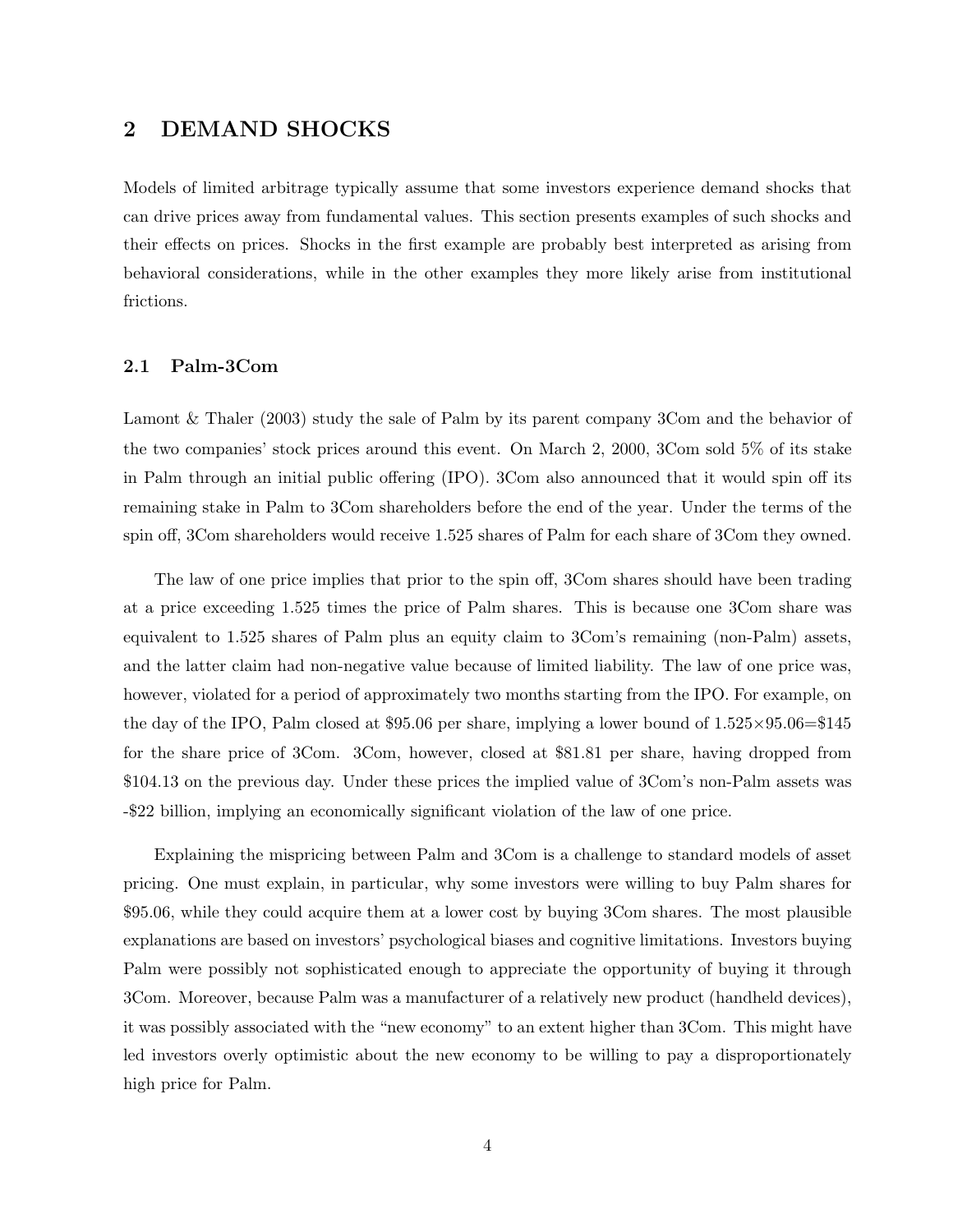## 2.2 Index Effects

Index effects stem from a stock's addition to or deletion from prominent market indices. Starting with Harris & Gurel (1986) and Shleifer (1986), a number of papers document that addition to the Standard and Poor (S&P)'s 500 index raises the price of a stock, while deletion lowers its price. For example, Chen et al. (2004) find that during 1989-2000, a stock's price would increase by an average 5.45% on the day of the announcement that the stock would be added to the index, and a further 3.45% from the announcement day to the day of the actual addition. Conversely, a stock's price would decrease by an average 8.46% on the day of the announcement that the stock would be deleted from the index, and a further 5.97% from the announcement day to the deletion day. These effects are economically significant.

Standard models can account for index effects only if additions and deletions convey information about assets' fundamental values. Even if one is to accept, however, that S&P has an informational advantage relative to the market, it is hard to explain why this advantage (i) grew larger after 1989, which is when index effects became the most significant, and (ii) can be so large to account for the observed index effects. A more plausible explanation is that index additions and deletions trigger changes in the demand by mutual funds. Indeed, passively managed mutual funds track indices mechanically, while actively managed funds benchmark their performance against indices. If, therefore, a stock is added to the S&P500 index, funds that track or are benchmarked against the index are eager to buy the stock, and this can raise the stock's price. The institutional explanation is consistent with the growth of index effects in recent decades since this parallels the growth of institutional investing, index tracking and benchmarking.

Boyer (2007) provides further evidence consistent with the institutional explanation. He focuses on the BARRA value and growth indices, which consist of value and growth stocks, respectively. Unlike the S&P500 index, BARRA indices are constructed using publicly disclosed rules, so additions and deletions do not signal any private information. Boyer finds that "marginal value" stocks, defined as those that just switched from the growth into the value index, comove significantly more with the value than with the growth index, while the opposite is true for "marginal growth" stocks. These effects are hard to explain within standard models because marginal value stocks have very similar characteristics to marginal growth stocks. On the other hand, it is plausible that these effects arise from shifts in demand by mutual funds. For example, inflows into funds tracking the value index trigger purchases of all stocks in that index, and this can raise the prices of these stocks simultaneously. The institutional explanation is further strengthened by Boyer's finding that the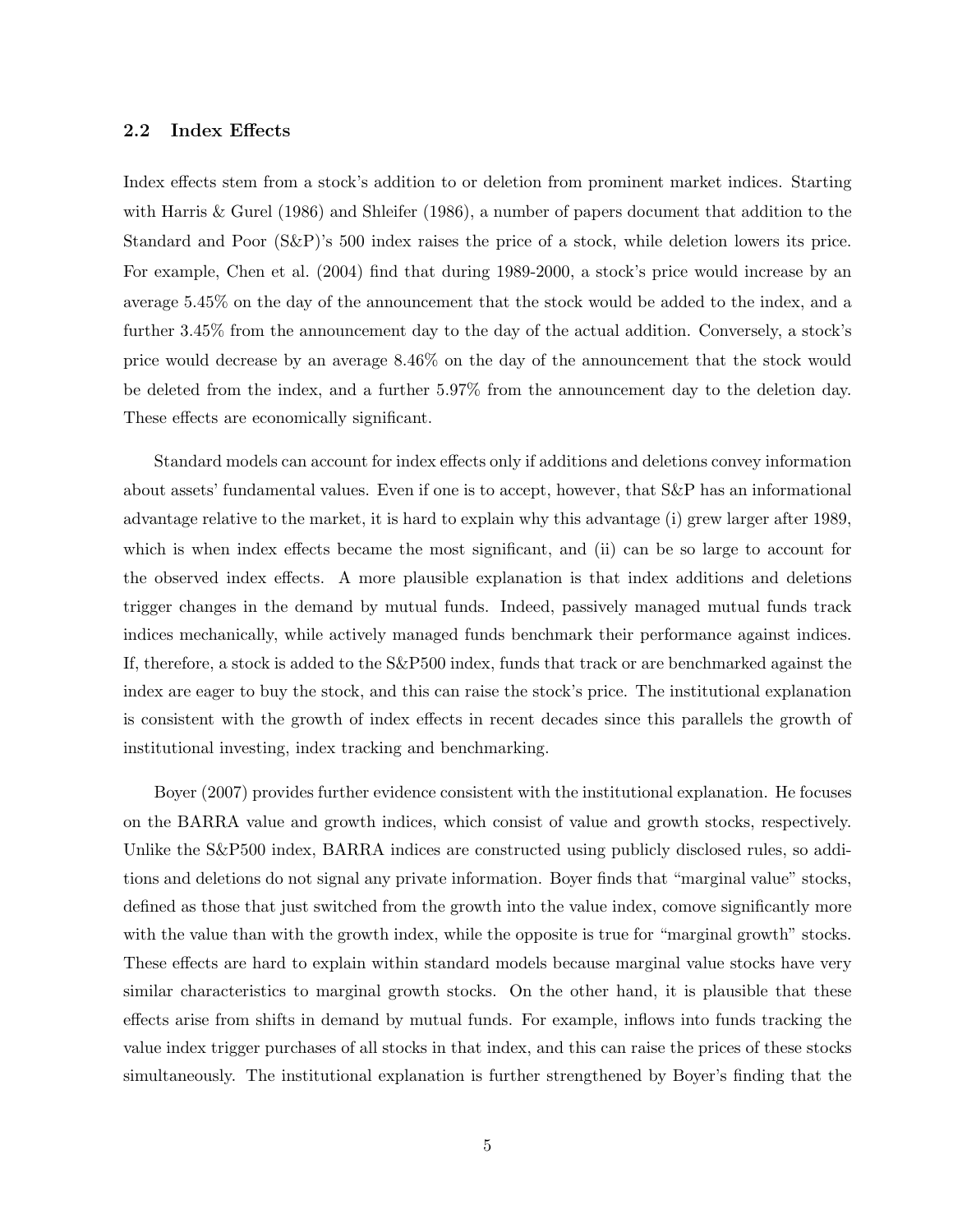effects appear only after 1992, which is when the BARRA indices were introduced.<sup>5</sup>

## 2.3 Fire Sales by Mutual Funds

Mutual funds respond to outflows by selling stocks in their portfolios. Coval  $&$  Stafford (2007) study the behavior of stock prices around sales driven by large outflows. They define fire sales as the sales by the 10% of funds that experience the largest outflows within a given quarter. For each stock, they compute the fraction of average volume generated by fire sales, and they focus on the 10% of stocks for which this fraction is largest. These stocks exhibit a V-shaped price pattern. During the fire-sale quarter and the quarter immediately preceding, their average cumulative abnormal return is -7.9%. This price decline is followed by a recovery: during the year following the fire-sale quarter, the average cumulative abnormal return is 6.1%. This return rises to 9.7% during the 18 months following the fire-sale quarter.<sup>6</sup>

The slow and predictable price recovery is a challenge to standard models. Indeed, standard models can account for an increase in expected return only through an increase in the covariance with aggregate consumption. Explaining why this covariance increases for stocks sold by distressed mutual funds, and why such an increase can account for an annual abnormal return of 6% is difficult. A more plausible explanation is that sales by distressed mutual funds generate price pressure, pushing prices below fundamental values and raising expected returns going forward. This explanation is related to institutional frictions: distressed sales are likely to be triggered by investors who lose confidence in the quality of managers running underperforming funds.

# 2.4 U.K. Pension Reform and the Term Structure

Demand shocks are likely to also affect prices outside the U.S. and for assets other than stocks, as our last example illustrates. It concerns the impact of the U.K. pension reform on the term structure of interest rates, an episode described in greater detail in Greenwood & Vayanos (2010a). A major objective of U.K. pension reform over the past twenty years has been to ensure the transparency and solvency of pension funds; indeed, the reform was motivated partly by the failure of the Maxwell pension fund in the early 1990s. The reform stipulated that pension funds had to meet a minimum ratio of assets to liabilities. Pension-fund assets, such as stocks and bonds, are publicly traded and

<sup>5</sup>Earlier evidence linking index membership to comovement is in Vijh (1994) and Barberis et al. (2005). Both papers focus on the S&P 500 index.

<sup>&</sup>lt;sup>6</sup>Related evidence suggesting that fund outflows have large price effects is in Anton & Polk (2008), Jotikasthira et al. (2009), Greenwood & Thesmar (2009) and Lou (2009).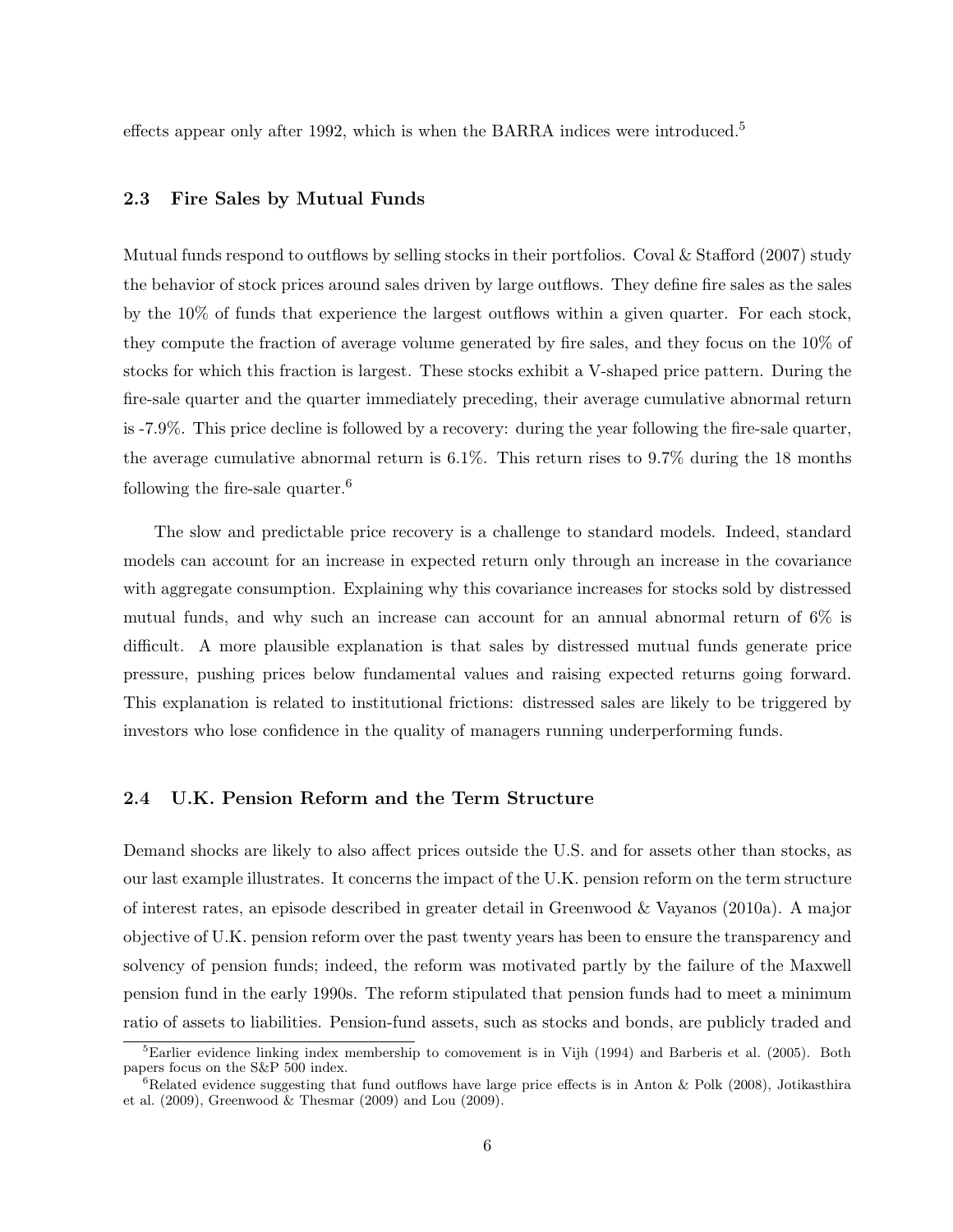can be valued using market prices. On the other hand, pension-fund liabilities are not traded, and their valuation requires a suitable discount rate. Under the Pensions Act of 2004, this discount rate had to be the yield on long-term inflation-linked government bonds, on the grounds that pension liabilities are long term and indexed to inflation.

Pension funds responded to the reform by buying large amounts of long-term bonds. Indeed, because long-term bonds were providing the discount rate to calculate the value of pension liabilities, they were also the best hedge for these liabilities. Pension-fund purchases had a significant impact on the term structure, especially at the long end. For example, in late 2003, the inflation-indexed bonds maturing in 2016 and 2035 had approximately the same yield. During 2004 and 2005, however, the yield of the 2035 bond fell relative to that of the 2016 bond, with the spread reaching an all-time low of -0.49% in January 2006. At that time, the 2035 and 2055 bonds had yields of 0.72% and 0.48%, respectively, which are extremely low relative to the historical average of 3% of long real rates in the U.K. In accordance with the generally-held view that long yields had decreased because of demand by pension funds, the government agreed in 2005 to issue bonds with maturities of up to 50 years, while also shifting the overall mix of maturities towards the long term.

The inversion at the long end of the U.K. term structure is hard to rationalize within standard representative-agent models. Indeed, in these models the interest rate for maturity  $T$  is determined by the willingness of the representative agent to substitute consumption between times 0 and T. Therefore, these models would attribute the drop in the 30-year interest rate to the unlikely scenario that the pension reform signalled a drop in aggregate consumption 30 years into the future. In a similar spirit, the expectations hypothesis of the term structure would attribute the drop in the 2035-2016 yield spread to expectations about short-term interest rates past 2016 decreasing sharply during 2004 and 2005. A more plausible explanation is that the reform triggered high demand for long-term bonds by pension funds, and that generated price pressure.

# 2.5 Summary

The examples in this section describe a variety of demand shocks that had significant and longterm price effects. A natural question is why arbitrageurs are unable to absorb such shocks and bring prices back to fundamental values. For example, why don't arbitrageurs eliminate the abnormally high expected returns following fire sales by buying the stocks in question? And why were arbitrageurs unable to eliminate the Palm-3Com mispricing by shorting Palm and buying 3Com? Using a simple model, we next examine the constraints faced by arbitrageurs and the implications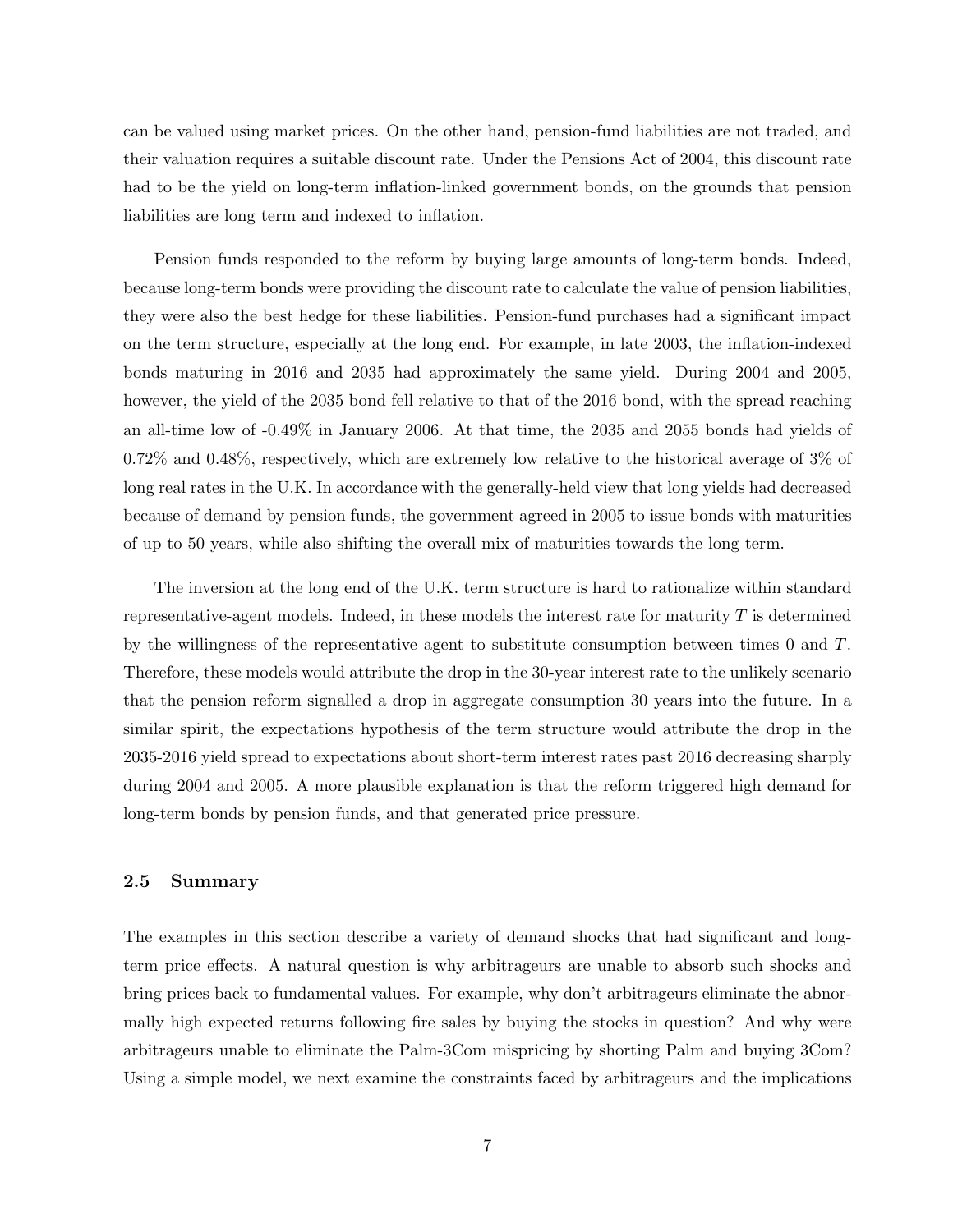for asset prices.

# 3 A SIMPLE MODEL

# 3.1 Cross-Asset Arbitrage and Intertemporal Arbitrage

We consider an economy where assets are traded in Period 1 and pay off in Period 2. The riskless rate is exogenous and equal to zero. There are two risky assets, A and B, paying off  $d_A$  and  $d_B$ , respectively. We denote by  $\bar{d}_i$  and  $\sigma_i$ , respectively, the mean and standard deviation of  $d_i$ ,  $i = A, B$ , and by  $\rho$  the correlation between  $d_A$  and  $d_B$ . For tractability, we assume that  $d_A$  and  $d_B$  are jointly normal, and modify this assumption in Section 3.4. The price  $p_B$  of asset B is exogenous and equal to the asset's expected payoff  $d_B$ . The price  $p_A$  of asset A is endogenously determined in equilibrium. Our focus is on how shocks to the demand for asset A affect  $p_A$ .

There are two types of agents: outside investors and arbitrageurs. Outside investors' demand for asset A is inelastic and equal to u shares. We refer to u as the demand shock: it is a constant parameter in this section, but becomes a stochastic shock in Section 3.2 where we introduce an initial Period 0. Arbitrageurs are competitive, risk averse and maximize expected utility of wealth  $W_2$  in Period 2. For tractability, we assume that utility is exponential. By possibly reinterpreting the demand shock  $u$  as net demand, we normalize the supply of asset  $A$  to zero. Under this normalization, the price of asset A in the absence of the demand shock  $(u = 0)$  equals the asset's expected payoff  $\bar{d}_A$ .

A demand shock  $u \neq 0$  can push the price of asset A away from the expected payoff. Arbitrageurs trade to profit from this discrepancy. Doing so, they also provide liquidity to outside investors. Suppose, for example, that  $u$  is positive, in which case outside investors wish to buy asset A. Arbitrageurs provide liquidity because they take the opposite side of this transaction, shorting the asset and limiting the price rise. Liquidity is high when the demand shock's price impact is small: if, for example, u is positive, high liquidity means that the price rise is small.

The model has two interpretations, capturing different but closely related real-life arbitrage situations. In the first "cross-asset arbitrage" interpretation, assets  $A$  and  $B$  are different and arbitrageurs use asset  $B$  to hedge their position in asset  $A$ . In the second "intertemporal arbitrage" interpretation, arbitrageurs exploit discrepancies between the prices of the same asset at different points in time. In that interpretation, the arbitrageurs' positions in assets  $A$  and  $B$  represent trades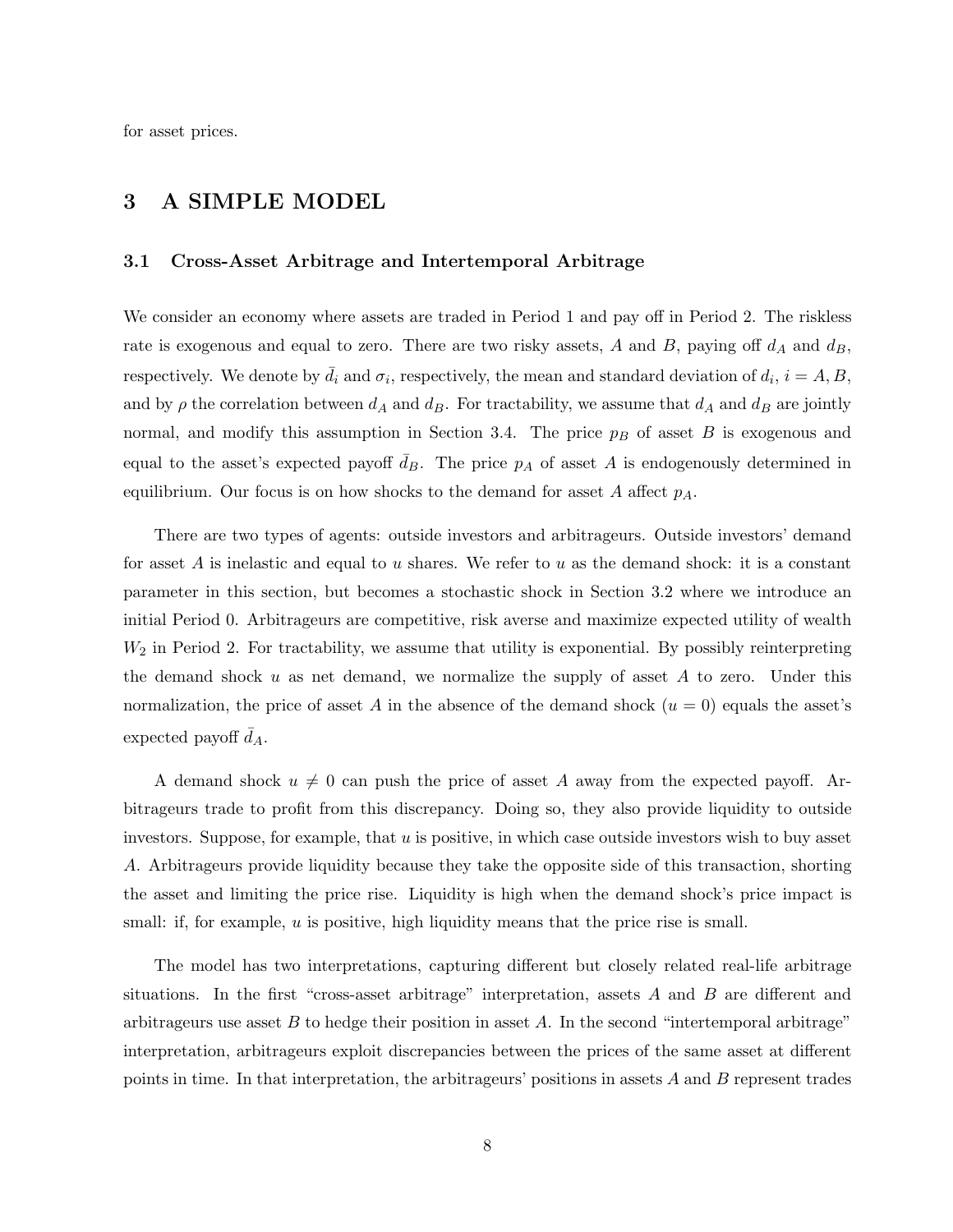that arbitrageurs execute in the same asset in different periods. The two interpretations yield the same basic insight: the price effects of demand shocks depend on the risk aversion of arbitrageurs and on the risk that they cannot hedge away.

#### Cross-Asset Arbitrage

In Period 1, the arbitrageurs choose positions  $x_A$  and  $x_B$  in assets A and B to maximize expected utility

$$
-E_1\left[\exp(-\alpha W_2)\right] \tag{1}
$$

subject to the budget constraint

$$
W_2 = W_1 + x_A(d_A - p_A) + x_B(d_B - p_B),\tag{2}
$$

where  $\alpha$  denotes the risk aversion of arbitrageurs and  $W_1$  their wealth in Period 1.<sup>7</sup> Substituting (2) into (1), and using normality and the assumption that  $p_B = \bar{d}_B$ , we find that arbitrageurs maximize the mean-variance objective

$$
x_A(\bar{d}_A - p_A) - \frac{\alpha}{2} \left( x_A^2 \sigma_A^2 + x_B^2 \sigma_B^2 + 2x_A x_B \rho \sigma_A \sigma_B \right). \tag{3}
$$

The optimal demand for asset B is  $x_B = -(\rho \sigma_A/\sigma_B)x_A$ , i.e., arbitrageurs choose a position in asset B to hedge that in asset A. The optimal demand for asset  $A$  is

$$
x_A = \frac{\bar{d}_A - p_A}{\alpha \sigma_A^2 (1 - \rho^2)}.\tag{4}
$$

Since asset  $A$  is in zero supply, the market-clearing condition is

$$
x_A + u = 0.\tag{5}
$$

Combining  $(4)$  and  $(5)$ , we find the equilibrium price of asset A:

$$
p_A = \bar{d}_A + \alpha \sigma_A^2 (1 - \rho^2) u. \tag{6}
$$

Eq. (6) highlights a number of properties. First, larger demand shocks have a larger price impact  $(\partial p_A/\partial u > 0)$ . Second, a given demand shock u has a larger price impact when arbitrageurs are

<sup>&</sup>lt;sup>7</sup>Our analysis of cross-asset arbitrage is related to Wurgler & Zhuravskaya (2002). As in our model, they take the price of asset  $B$  to be exogenous and equal to the asset's expected payoff. Unlike in our model, however, they restrict arbitrageurs' aggregate dollar investment in assets A and  $\overline{B}$  to be zero.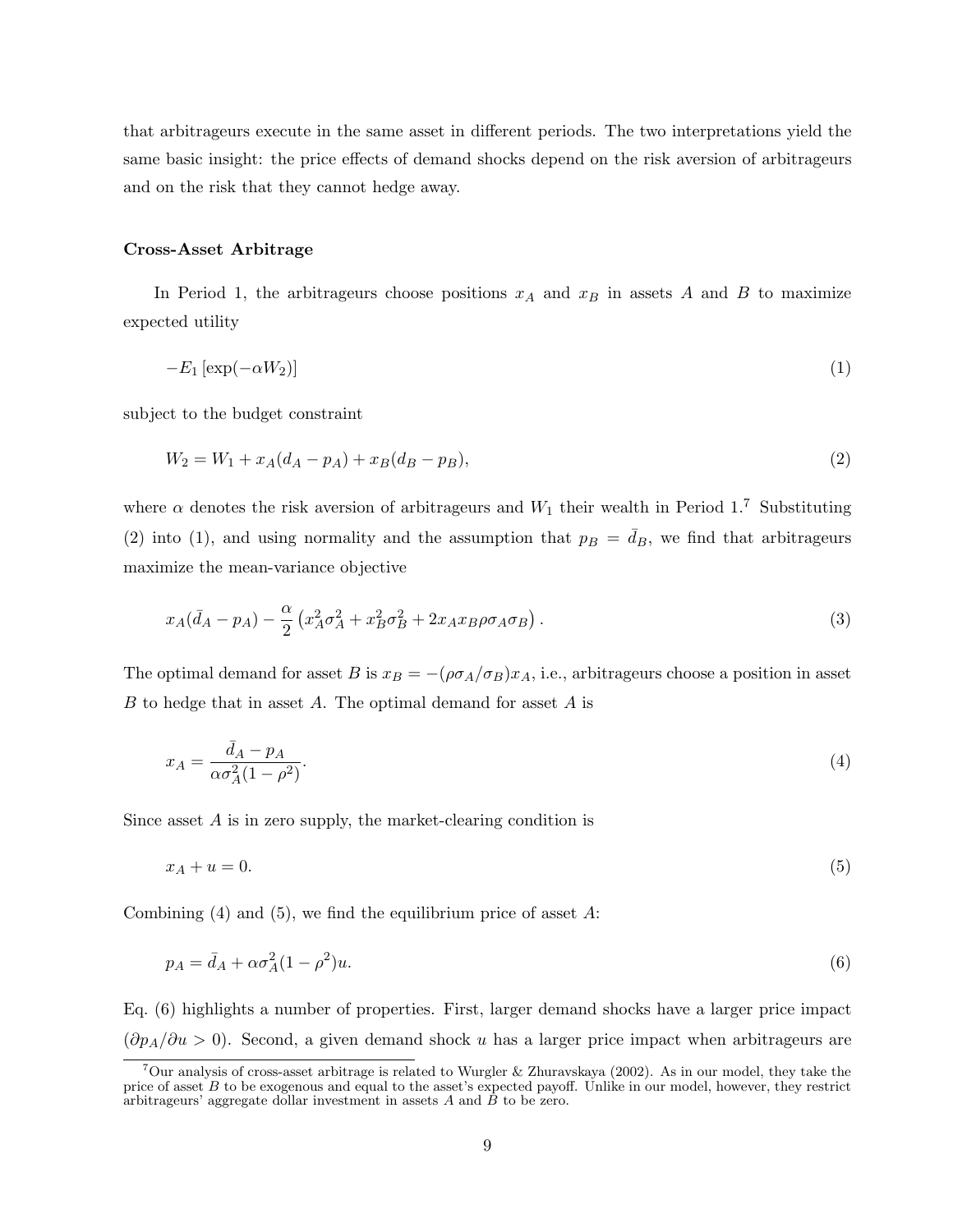more risk averse (large  $\alpha$ ) and asset A has a more uncertain payoff (large  $\sigma_A$ ) because in both cases arbitrageurs require more compensation to bear its risk. The shock's impact is also larger when the payoff of asset A is less correlated with that of asset B (small | $\rho$ |) because arbitrageurs are less able to hedge their position in asset A using asset B. Thus, assets with higher idiosyncratic risk and fewer substitutes are more sensitive to demand shocks. Note that in the extreme case where assets A and B have identical payoffs  $(d_A = d_B, i.e., \rho = 1)$ , the demand shock has no effect and the two assets trade at the same price. Arbitrageurs are able to align the price of asset A fully with that of asset B because they bear no risk in exploiting price discrepancies between the two assets.

#### Intertemporal Arbitrage

In cross-asset arbitrage, arbitrageurs exploit discrepancies between the prices of two assets at a given point in time. We next consider intertemporal arbitrage, where arbitrageurs exploit discrepancies between the prices of the same asset at different points in time. To interpret our model as one of intertemporal arbitrage, we split Period 1 into two subperiods, and assume that positions in assets A and B represent trades in the same asset in the first and second subperiods, respectively. The model so derived is a simplified version of Grossman & Miller (1988).

We denote by 1 and 1<sup>+</sup>, respectively, the first and second subperiod of Period 1, by  $d \equiv d_A = d_B$ the common payoff of assets A and B, by  $\bar{d}$  and  $\bar{d}^+$  the expectation of d as of subperiod 1 and 1<sup>+</sup>, respectively, and by  $\sigma$  and  $\sigma^+$  the respective standard deviation of d. The expectation  $d^+$ is random as of subperiod 1 if new information arrives between subperiods 1 and  $1^+$ , and has conditional variance  $\sigma^2 - (\sigma^+)^2$ <sup>8</sup>

Since in subperiod  $1^+$  arbitrageurs can trade asset B, and at a price equal to its expected payoff, they are not compensated for bearing risk. Therefore, their aggregate position in subperiod  $1^+$  is zero, which means that their trade in subperiod  $1^+$ , i.e., in asset B, is the opposite of that in subperiod 1, i.e., in asset A. Using  $d_A = d_B = d$ ,  $p_B = \bar{d}^+$  and  $x_A = -x_B$ , we can write (2) as

$$
W_2 = W_1 + x_A(\bar{d}^+ - p_A). \tag{7}
$$

Substituting  $(7)$  into  $(1)$ , we find that arbitrageurs choose their position in asset A in subperiod 1 to maximize the mean-variance objective

$$
x_A(\bar{d} - p_A) - \frac{\alpha}{2} x_A^2 \left[ \sigma^2 - (\sigma^+)^2 \right].
$$
  
<sup>8</sup>This follows from  $Var(d|1) = E \left[ Var(d|1^+)|1 \right] + Var \left[ E(d|1^+)|1 \right].$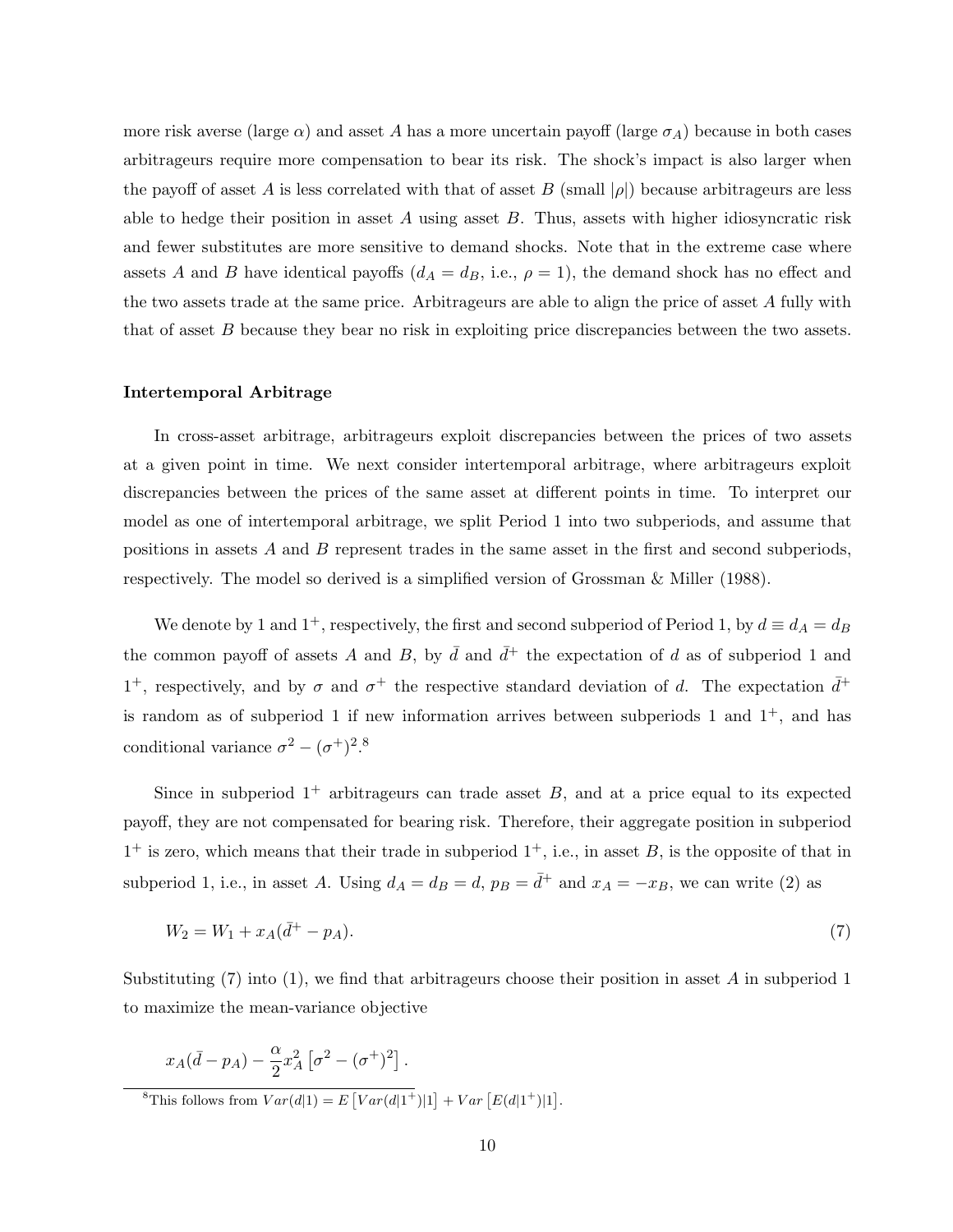The optimal demand for asset A is

$$
x_A = \frac{\bar{d} - p_A}{\alpha \left[\sigma^2 - (\sigma^+)^2\right]}.\tag{8}
$$

Combining  $(8)$  with the market-clearing condition  $(5)$ , we find the equilibrium price of asset A:

$$
p_A = \bar{d} + \alpha \left[ \sigma^2 - (\sigma^+)^2 \right] u. \tag{9}
$$

The demand shock has a larger price impact when arbitrageurs are more risk averse (large  $\alpha$ ) and bear more risk. The relevant risk is that between subperiods 1 and  $1^+$ , and is measured by  $\sigma^2 - (\sigma^+)^2$ . This is because arbitrageurs offset their risky position in subperiod 1 by an opposite position in subperiod 1<sup>+</sup>. In the extreme case where subperiods 1 and 1<sup>+</sup> coincide,  $\sigma = \sigma^+$  and the demand shock has no effect. As Grossman & Miller emphasize, the time between subperiods 1 and  $1^+$  can be interpreted as the time it takes for enough risk-bearing capacity to arrive in the market and fully eliminate the effect of the demand shock.<sup>9</sup> The two interpretations of our model correspond to different real-life arbitrageur situations and, accordingly, to different strands of empirical studies. From an asset-pricing theory viewpoint, however, they are isomorphic. From now on, we focus on the cross-asset arbitrage interpretation of the model, and enrich it in ways that illustrate developments in the literature on the limits of arbitrage. The results we derive carry through to the intertemporal arbitrage interpretation.

#### 3.2 Non-Fundamental Risk

In our baseline model, the risk borne by arbitrageurs is "fundamental risk," arising from asset payoffs. An additional type of risk stems from demand shocks when these affect prices. DeLong et al. (DSSW 1990) label this type of risk "noise-trader risk." We use instead the term "nonfundamental risk" to emphasize that while demand shocks may be unrelated to asset payoffs, they can be generated from rational behavior as the examples in Section 2 illustrate. To introduce non-fundamental risk in our model, we assume that the variables  $\bar{d}_A$ ,  $\bar{d}_B$  and u, which are constant parameters as of Period 1, are random as of an initial Period 0. Fundamental risk in Period 0 arises because prices in Period 1 depend on  $\bar{d}_A$  and  $\bar{d}_B$ . Non-fundamental risk arises because asset A's price in Period 1 depends on u. We assume that fundamental risk in Period 0 is the same as in

<sup>9</sup>A recent literature derives the slow arrival of new investors from search costs. See, for example, Weill (2007), Duffie et al. (2008), Duffie & Strulovici (2009) and Lagos et al. (2009). See also He and Xiong (2008), who derive capital immobility and segmentation from agency frictions: preventing traders from moving across assets can provide their employer with a better signal of their effort.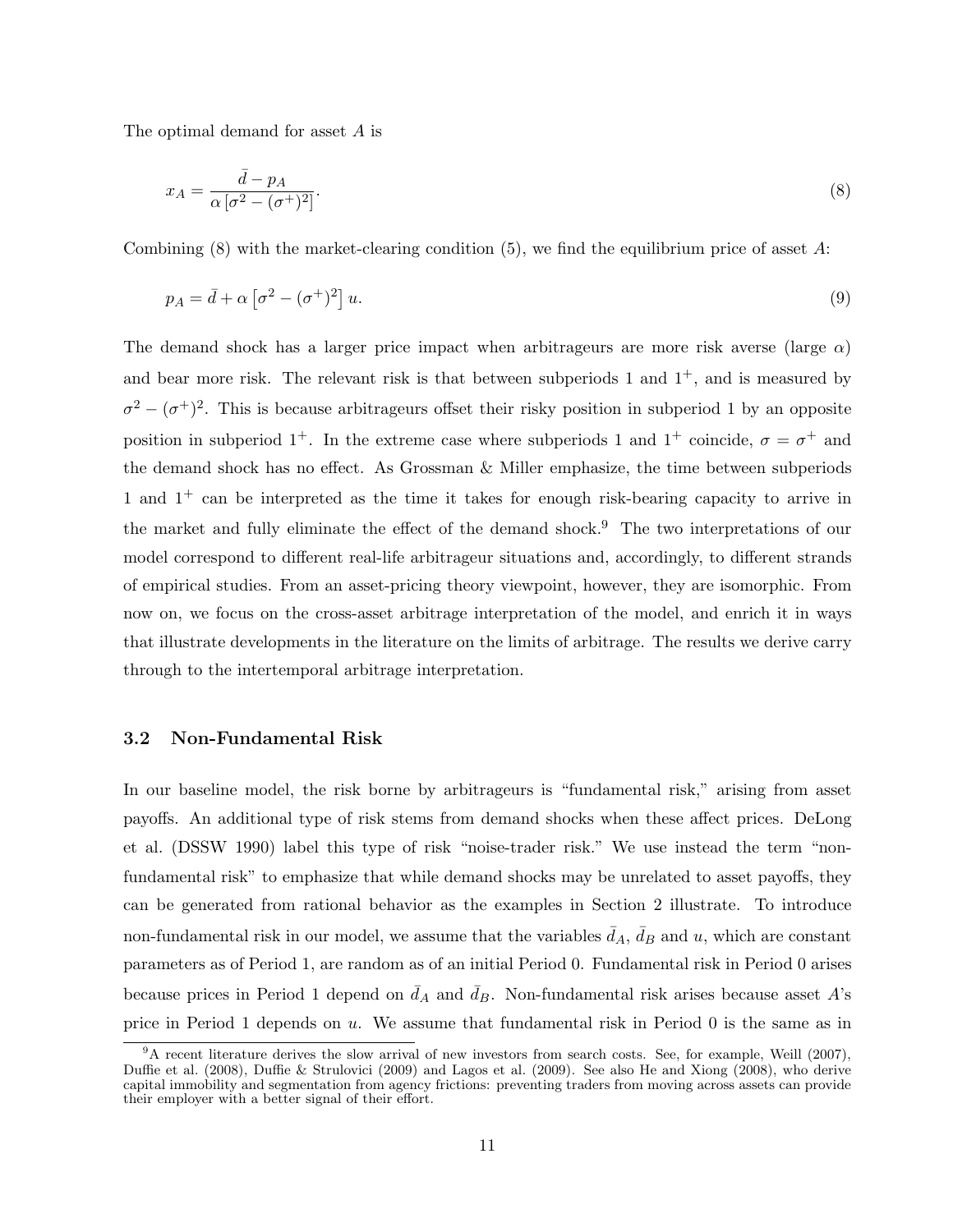Period 1, i.e., the standard deviation of  $\bar{d}_i$ ,  $i = A, B$ , is  $\sigma_i$ , and the correlation between  $\bar{d}_A$  and  $\bar{d}_B$ is  $\rho$ . We denote the standard deviation of u by  $\sigma_u$ , and assume that u is independent of  $\bar{d}_A$  and  $d_B$ .

Eq.  $(6)$  implies that the standard deviation, as of Period 0, of asset A's price in Period 1 is

$$
\sigma_A \sqrt{1 + \alpha^2 \sigma_A^2 (1 - \rho^2)^2 \sigma_u^2}.\tag{10}
$$

Eq. (10) shows that non-fundamental risk  $\sigma_u$  increases asset A's volatility. The effect is through the second term inside the square root, which is the ratio of non-fundamental variance  $(\alpha^2 \sigma_A^4 (1-\rho^2)^2 \sigma_u^2)$ to fundamental variance  $(\sigma_A^2)$ . This ratio is larger when the demand shock is less predictable (large  $\sigma_u$ ) and when a given demand shock u has a larger price impact in Period 1. Consistent with (6), price impact is larger when arbitrageurs are more risk averse (large  $\alpha$ ), and the payoff of asset A is more uncertain (large  $\sigma_A$ ) and less correlated with the payoff of asset B (small  $|\rho|$ ).

Eqs. (6) and  $p_B = \bar{d}_B$  imply that the correlation, as of Period 0, between the prices of assets A and B in Period 1 is

$$
\frac{\rho}{\sqrt{1+\alpha^2\sigma_A^2(1-\rho^2)^2\sigma_u^2}}.\tag{11}
$$

Eq.  $(11)$  shows that non-fundamental risk lowers the correlation between assets A and B. This is because it increases the volatility of asset  $A$  without affecting asset  $B$ .

Consider next an arbitrageur who takes a position in assets A and B in Period 0 in response to a demand shock in that period. Since non-fundamental risk increases asset A's volatility and lowers its correlation with asset  $B$ , it increases the volatility of the arbitrageur's return in Period 1. This volatility matters when the arbitrageur has a short horizon and must close his position in Period 1. Price volatility caused by demand shocks in Period 1 deters such an arbitrageur from absorbing demand shocks in Period 0. DSSW build on this idea to show that non-fundamental risk can be self-fulfilling. They assume a discrete-time infinite-horizon economy with an exogenous riskless rate r and an asset paying a constant dividend  $r$  in each period. Since one share of the second asset yields the same payoff as an investment of one dollar in the first asset, the law of one price implies that the price of the second asset should be one. DSSW show, however, that when arbitrageurs have a one-period horizon an equilibrium exists in which this price is stochastic. Intuitively, if arbitrageurs expect the price to be stochastic, demand shocks have an effect, and this renders the price stochastic.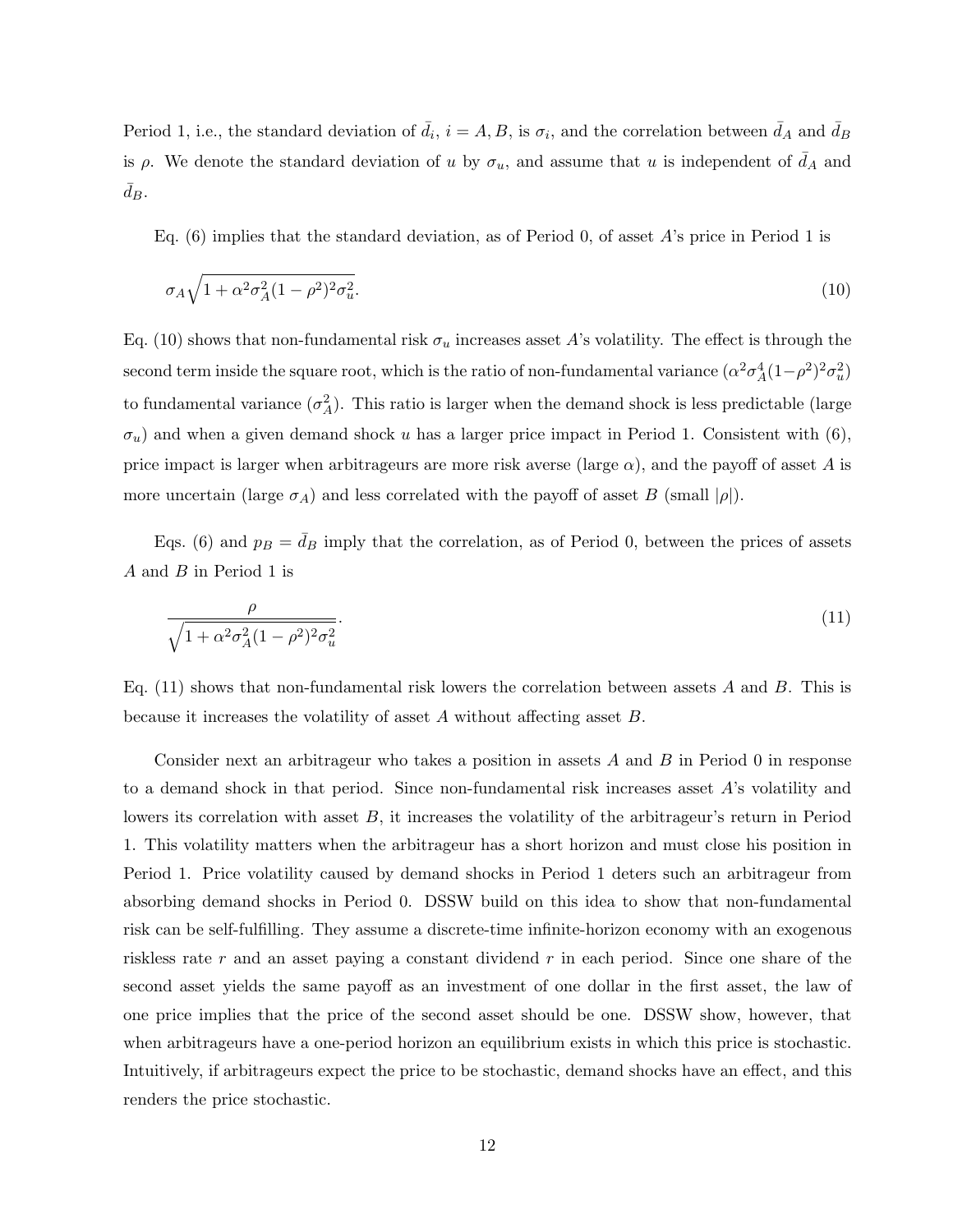The stochastic equilibrium of DSSW hinges on a number of assumptions. One is that arbitrageurs have short horizons: if they were infinitely lived, they would enforce the law of one price through buy-and-hold strategies. Short horizons can be viewed as a reduced form for financial constraints, as we show in Sections 3.4 and 3.5. A second critical assumption is that of an infinite horizon: with a finite horizon, the law of one price would hold.<sup>10</sup> Lowenstein & Willard (2006) show that even under these two assumptions, the law of one price would hold in DSSW if interest rates were endogenized, prices were precluded from becoming negative, or borrowing limits were imposed. But while DSSW's result on the failure of the law of one price may not be robust, their broader point that non-fundamental risk is an impediment to arbitrage remains important.

# 3.3 Short-Selling Costs

In our analysis so far, the only cost arbitrageurs face is risk. Additional costs, however, stem from the way arbitrageur positions are established and financed. Arbitrageurs often establish their positions in the repo market. For example, an arbitrageur wishing to establish a long position in an asset can borrow some of the needed cash by posting the asset as collateral—a repo transaction. Conversely, an arbitrageur wishing to establish a short position in an asset can borrow (to subsequently sell) the asset by posting cash as collateral—a reverse repo transaction. The interest rate earned on the cash, known as the repo rate, can differ across assets and this can be a source of arbitrage costs. For example, shorting an asset that carries a low repo rate relative to other assets is costly because the cash collateral posted by the short-seller earns a below-market interest rate.

Costs involved in establishing and financing positions are often referred to as holding costs. Tuckman & Vila (1992, 1993) introduce exogenous holding costs and show that they prevent arbitrageurs from eliminating mispricings. Arbitrageurs trade against mispricings only when these are large enough to compensate them for the holding costs they incur. Dow & Gorton (1994) show that holding costs can have disproportionately large effects when they are incurred by a sequence of short-horizon arbitrageurs.

Short-selling costs are holding costs associated with short positions. We introduce short-selling costs in our model by assuming that shorting asset  $A$  involves a cost  $c$  per share. Arbitrageurs maximize the objective

$$
x_A(\bar{d}_A - p_A) - \frac{\alpha}{2} \left( x_A^2 \sigma_A^2 + x_B^2 \sigma_B^2 + 2x_A x_B \rho \sigma_A \sigma_B \right) - c |x_A| 1_{\{x_A < 0\}},\tag{12}
$$

<sup>&</sup>lt;sup>10</sup>Our model confirms this: if assets A and B have the same payoff, the correlation  $\rho$  is one, and the non-fundamental risk in (10) and (11) disappears.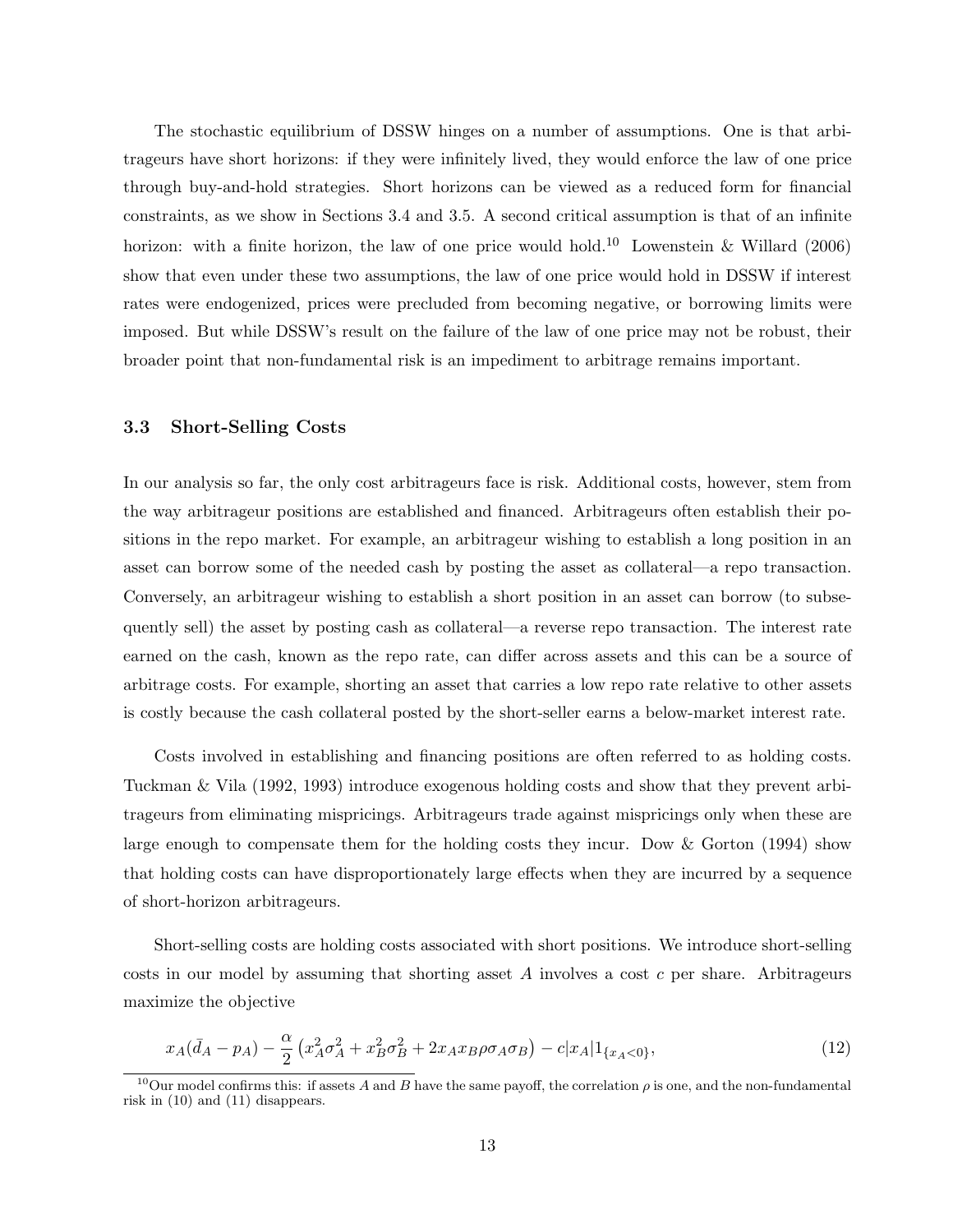where  $1_{\mathcal{S}}$  is equal to one if condition  $\mathcal{S}$  is satisfied and zero otherwise. Eq. (12) is derived from (3) by subtracting the cost  $c|x_A|$  of holding a short position  $x_A$  in asset A. Solving for the optimal demand for asset A and combining with the market-clearing condition  $(5)$ , we find that the equilibrium price of asset  $A$  is given by

$$
p_A = \bar{d}_A + \alpha \sigma_A^2 (1 - \rho^2) u \qquad \text{if} \quad u \le 0,
$$
\n
$$
(13a)
$$

$$
p_A = \bar{d}_A + \alpha \sigma_A^2 (1 - \rho^2) u + c \quad \text{if} \quad u > 0. \tag{13b}
$$

Short-selling costs affect the price only when the demand shock  $u$  is positive because this is when arbitrageurs hold a short position. The price increases by an amount equal to the short-selling cost  $c$ , so that arbitrageurs are compensated for incurring  $c$ .

Short-selling costs have an effect even when the assets have identical payoffs, and in that case they cause the law of one price to be violated. Setting  $\rho = 1$  in (13b), we find  $p_A = \bar{d} + c$ , where  $\bar{d}$ denotes the expected payoff of the two assets  $(\bar{d} \equiv \bar{d}_A = \bar{d}_B)$ . Therefore, when the demand shock u is positive, the price of asset A is higher than the price of the identical-payoff asset B by an amount equal to the short-selling cost c. This analysis maps to the Palm-3Com example:  $c$  can be interpreted as the cost of shorting Palm and  $u$  as the demand by investors eager to hold Palm over 3Com. D'Avolio (2002) and Lamont & Thaler (2003) report that c was large and prevented arbitrageurs from exploiting the mispricing.

In our model, the short-selling cost  $c$  is an exogenous deadweight loss. A number of papers seek to endogenize c based on frictions in the repo market. In Duffie  $(1996)$ , short-sellers have the choice between two assets with identical payoffs but different exogenous transaction costs. They prefer to short the low transaction cost asset, and their demand to borrow that asset in the repo market lowers the repo rate, driving up the short-selling cost. The friction in the repo market is that asset owners must incur an exogenous transaction cost to lend their asset. Unlike in our model, the short-selling cost  $c$  is not a deadweight loss, but accrues to asset owners. Therefore, it is an additional payoff earned from holding the asset and increases the asset price—even in the absence of any positive demand shock u. Krishnamurthy (2002) uses a similar model to show that a price premium arising from short-selling costs can coexist with a premium arising from an asset's superior liquidity.

Duffie et al. (2002) model the repo market as a search market in which asset borrowers and lenders negotiate bilaterally. The search friction generates a short-selling cost, which increases in the demand for short-selling. Vayanos & Weill (2008) show that the combination of a search spot market and a search repo market yields violations of the law of one price—even in the absence of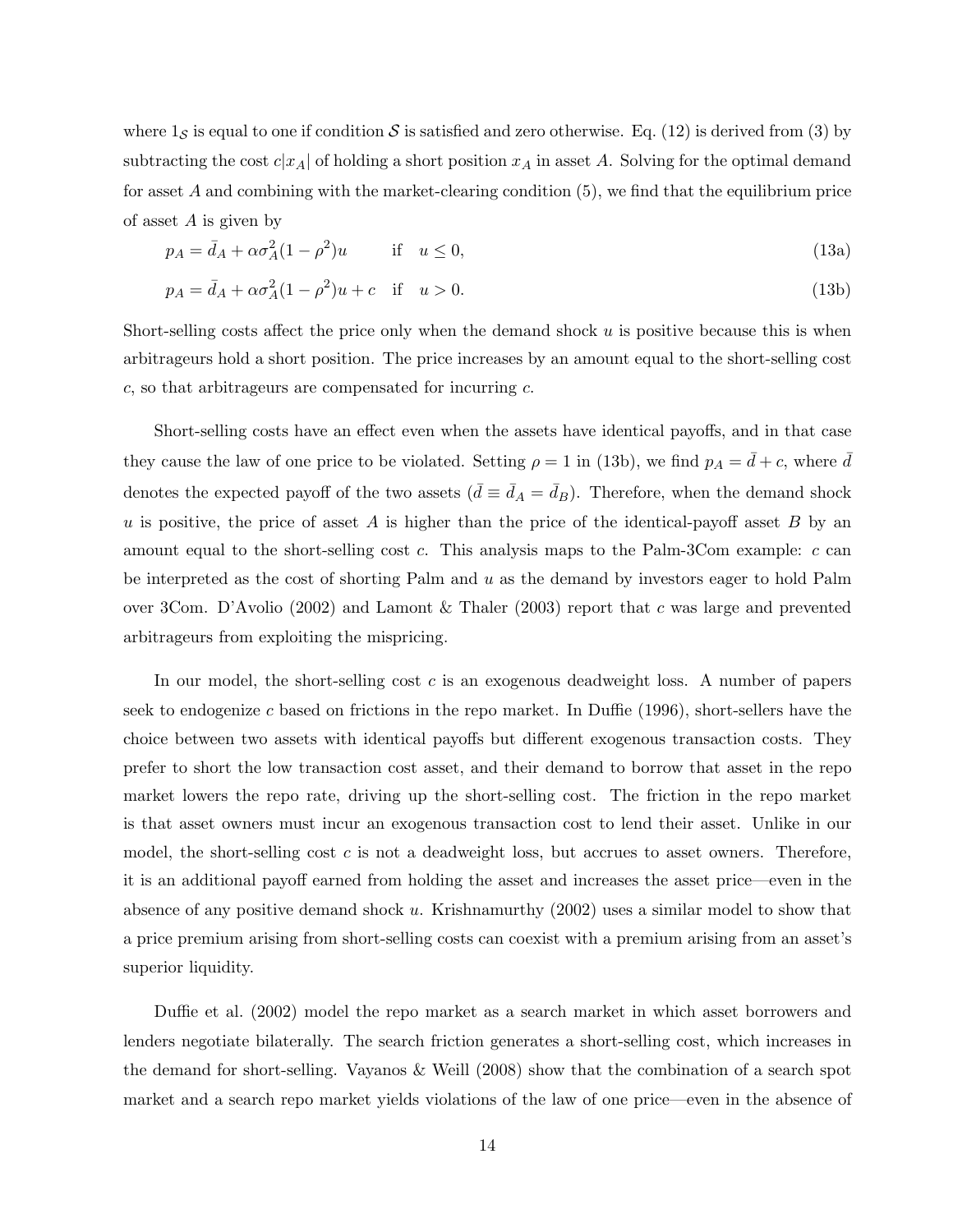any exogenous differences in transaction costs. Short-sellers concentrate on the more liquid asset, and their activity is what renders the asset more liquid. The more liquid asset carries a price premium both because of its superior liquidity and because high demand for short-selling drives up short-selling costs.

In the extreme case where short-selling costs are infinite, they amount to short-sale constraints, whose implications for asset prices are examined in a number of papers. Miller (1977) shows that when short-sales are not allowed, pessimistic investors are unable to trade and prices reflect the valuation of the most optimistic investors. Harrison & Kreps (1978) show that with multiple trading periods, prices even exceed the valuation of investors who are currently the most optimistic. Indeed, these investors have the option to resell the asset should other investors become more optimistic in future periods. Scheinkman & Xiong (2003) determine asset prices and the value of the resale option in a continuous-time model where differences in beliefs stem from overconfidence. Hong et al. (2006) show that overpricing and the value of the resale option are highest for assets with low float. Diamond & Verrecchia (1987) show that short-sale constraints do not cause overpricing when differences in beliefs stem from private signals rather than an agreement to disagree. Indeed, the market adjusts rationally for the fact that investors with negative private signals are unable to trade. Bai et al. (2006) show that short-sale constraints can cause underpricing because they generate uncertainty about the extent of negative private information. Hong  $\&$  Stein (2003) show that the occasional release of negative private information can be the source of market crashes.

# 3.4 Leverage Constraints

In our analysis so far, there is no role for arbitrageur capital: while portfolio decisions and asset prices depend on arbitrageur risk aversion, they are independent of arbitrageur wealth. Wealth does not matter because of the simplifying assumption that arbitrageurs have exponential utility, i.e., their coefficient of absolute risk aversion is independent of wealth. Yet, the capital available to reallife arbitrageurs appears to be an important determinant of their ability to eliminate mispricings and provide liquidity to other investors.

The study of arbitrageur wealth effects is related to that of financial constraints. Indeed, an important theme in the literature on the limits of arbitrage is that arbitrageurs are sophisticated traders, better able to identify mispricings than other, less sophisticated investors. Since capital in the hands of arbitrageurs can earn higher return, other investors can gain by investing their capital with arbitrageurs. If, however, arbitrageurs could access external capital frictionlessly, they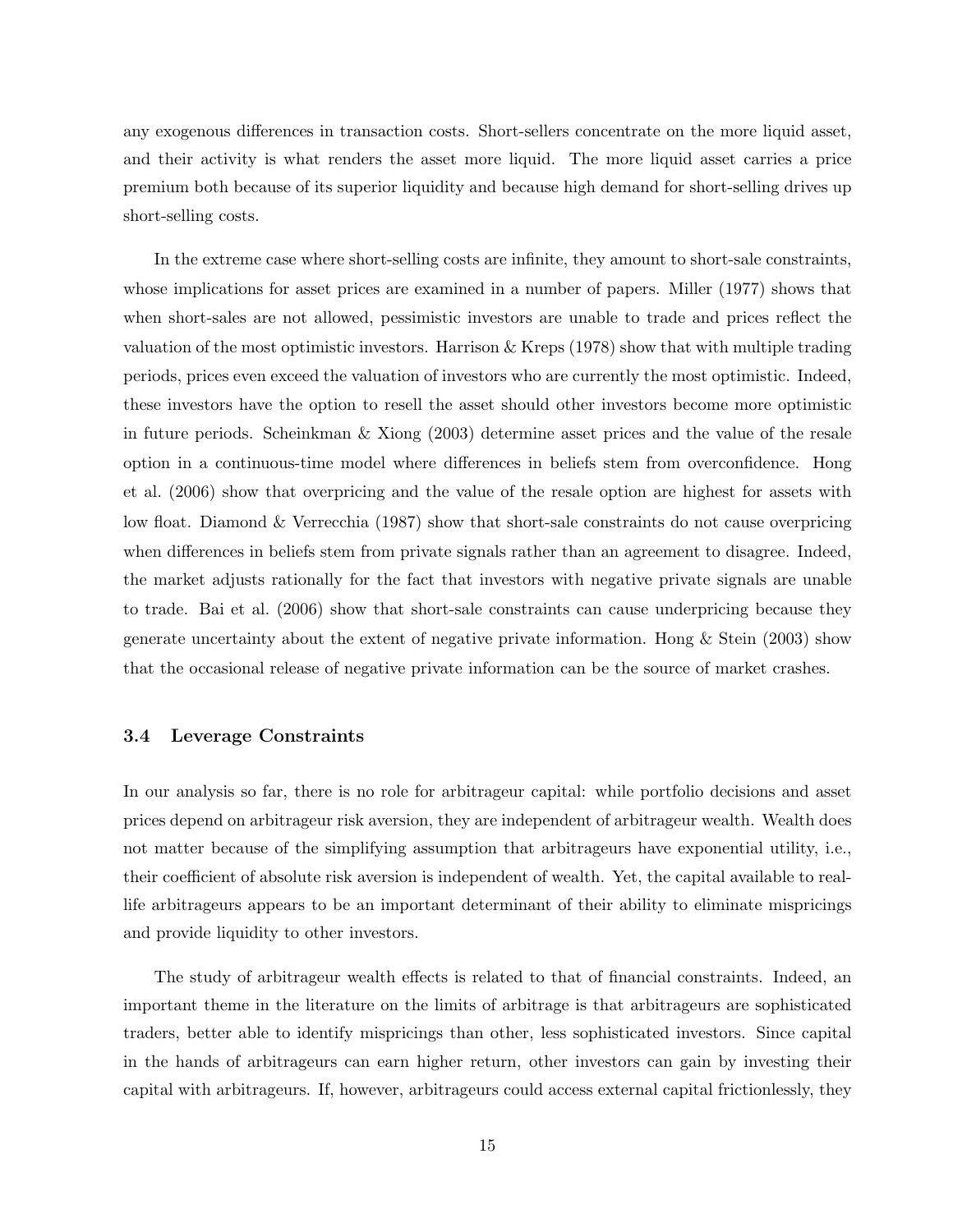would be able to eliminate mispricings, and asset prices and allocations would be as in standard models. Thus, while arbitrageur capital can exceed the arbitrageurs' personal wealth, it appears to be limited by financial constraints.

In this section we study constraints on arbitrageurs' ability to acquire leverage by raising margin debt. We assume that assets  $A$  and  $B$  have identical payoffs. This isolates the effects of leverage constraints from those of risk: arbitrageurs bear no risk when exploiting a price discrepancy between assets A and B, and such a discrepancy can arise solely because of leverage constraints. To model leverage constraints, we focus on the mechanics of collateral in the repo market, following Geanakoplos (1997; 2003). We also assume that arbitrageurs must collateralize their positions in each asset separately. The model so derived is a simplified version of Gromb & Vayanos (2002; 2010).

Consider an arbitrageur wishing to establish a long position  $x_i$  in asset i. The arbitrageur can borrow some of the needed cash by posting asset  $i$  as collateral. The borrowed cash is typically less than the market value  $x_i p_i$  of the asset collateral; otherwise, a drop in the asset price would cause the value of the collateral to drop below that of the loan. To determine the size of the loan, we assume for simplicity that margin loans have to be riskless and that competitive lenders set the rate equal to the riskless rate (which is zero). Riskless loans are not feasible when the payoff  $d$  of the two assets is normal, and we assume instead that  $d$  is distributed symmetrically over the bounded support  $[\bar{d} - \epsilon, \bar{d} + \epsilon]$ , where  $\bar{d} \geq \epsilon$ . An arbitrageur wishing to establish a long position  $x_i$ in asset *i* can thus borrow a maximum of  $x_i(\bar{d} - \epsilon)$ , and must pay the remainder

$$
x_i (p_i - \bar{d} + \epsilon) \equiv x_i m_i^+.
$$
 (14)

out of his wealth. The parameter  $m_i^+$  is the margin (or haircut) for a long position in asset  $i$ .<sup>11</sup>

Consider next an arbitrageur wishing to establish a short position  $x_i$  in asset *i*. The arbitrageur can borrow (and subsequently sell) asset i posting cash as collateral. The cash collateral typically exceeds the proceeds  $|x_i|p_i$  from the sale of the borrowed asset; otherwise, an increase in the asset price would cause the value of the loan to rise above that of the collateral. As for long positions, we assume that margin loans have to be riskless and that competitive asset lenders pay the riskless rate on the cash collateral.<sup>12</sup> An arbitrageur wishing to establish a short position  $x_i$  in asset i must

 $11$ An alternative to requiring margin loans to be riskless is to allow for default and impose an upper bound on its probability. This would yield a constraint of the same form as (14), which would be interpreted as a value-at-risk constraint.

 $12$ This assumption eliminates the short-selling costs of Section 3.3.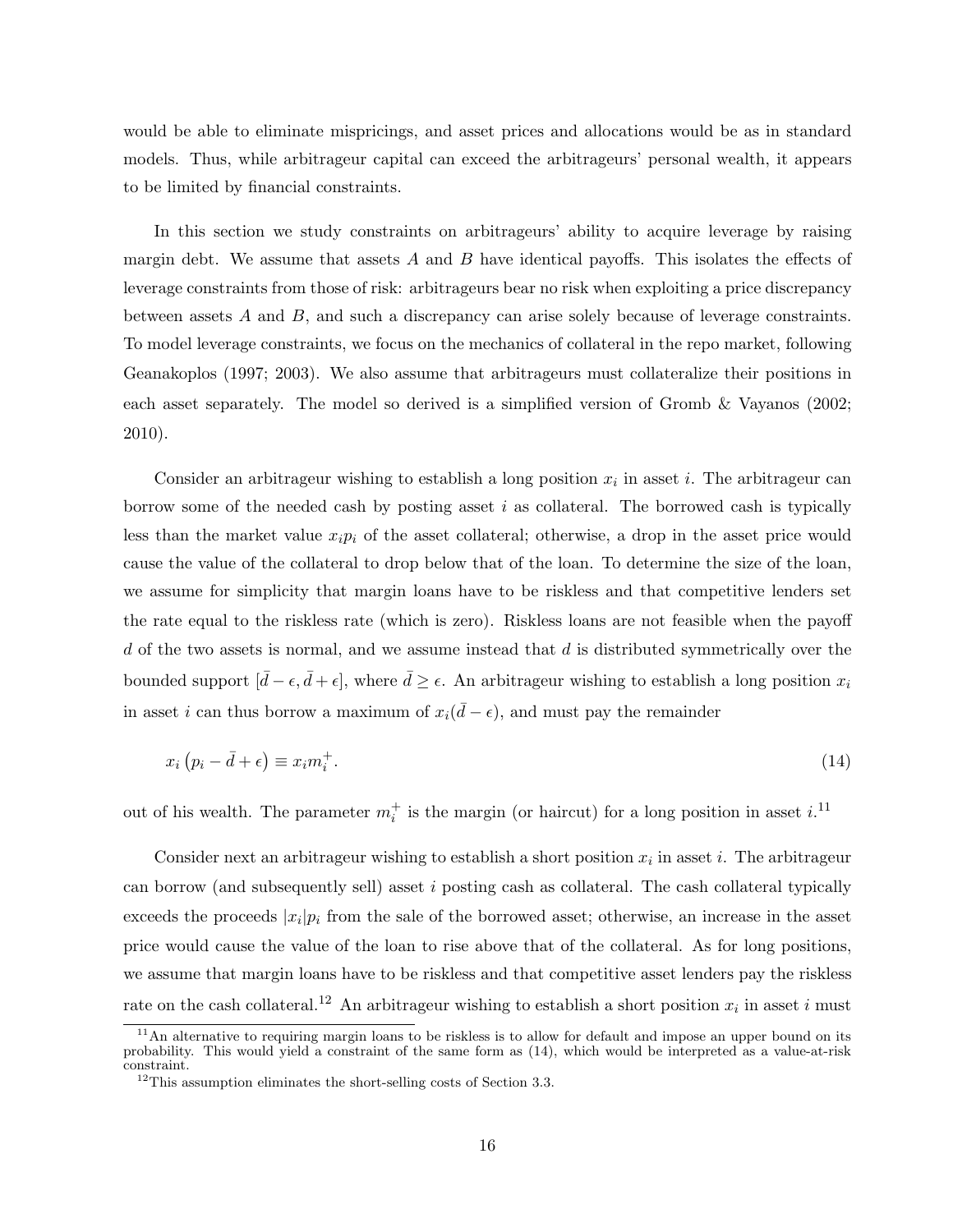post  $|x_i|(\bar{d} + \epsilon)$  units of cash as collateral. Selling the asset yields  $|x_i|p_i$  units, and the remainder

$$
|x_i|(\bar{d} + \epsilon - p_i) \equiv |x_i|m_i^-.
$$
\n(15)

must be drawn from the arbitrageur's wealth. The parameter  $m_i^{\text{-}}$  is the margin (or haircut) for a short position in asset i. Note that the margin requirements  $m_i^+$  and  $m_i^-$  are increasing in the parameter  $\epsilon$ , which is a measure of the volatility of asset i. Indeed, volatility increases the maximum loss that a long or short position can experience.

From (14) and (15), the positions  $x_A$  and  $x_B$  of an arbitrageur with wealth  $W_1$  must satisfy the following leverage constraint:

$$
W_1 \ge \sum_{i=A,B} |x_i| \left( m_i^+ 1_{\{x_i > 0\}} + m_i^- 1_{\{x_i < 0\}} \right). \tag{16}
$$

Arbitrageurs maximize expected utility (1) subject to the budget constraint (2) and the leverage constraint (16).

When can arbitrageurs eliminate price discrepancies between assets  $A$  and  $B$ , thus enforcing the law of one price? The market-clearing condition (5) requires that arbitrageurs absorb the demand shock u, i.e., take a position  $x_A = -u$ . If, in addition, assets A and B trade at a price equal to their expected payoff  $d$ , then it is optimal for arbitrageurs not to bear risk and hold an offsetting position  $x_B = u$  in asset B. Since for  $p_A = p_B = \bar{d}$  the margins  $m_i^+$  and  $m_i^-$  are equal to  $\epsilon$ , the leverage constraint (16) is satisfied if

$$
W_1 \ge 2|u|\epsilon. \tag{17}
$$

Arbitrageurs can enforce the law of one price if their wealth  $W_1$  is large relative to the demand shock u and the margin requirement  $\epsilon$ . In that case, the demand shock has no effect on the price of asset A and the market is perfectly liquid. Intuitively, arbitrageurs can provide perfect liquidity when their wealth is large because the leverage constraint is not binding. When, however, arbitrageur wealth is small, the leverage constraint is binding and liquidity is imperfect.

Leverage constraints can give rise to amplification, whereby the effects of an exogenous shock are amplified through changes in arbitrageur positions. Amplification can be derived in our model by assuming that arbitrageurs enter Period 1 with a position from Period 0, and that outside investors' demand is elastic. If, for example, arbitrageurs enter Period 1 with a long position, then a negative demand shock u lowers the price  $p_A$ , thus lowering arbitrageur wealth  $W_1$  and tightening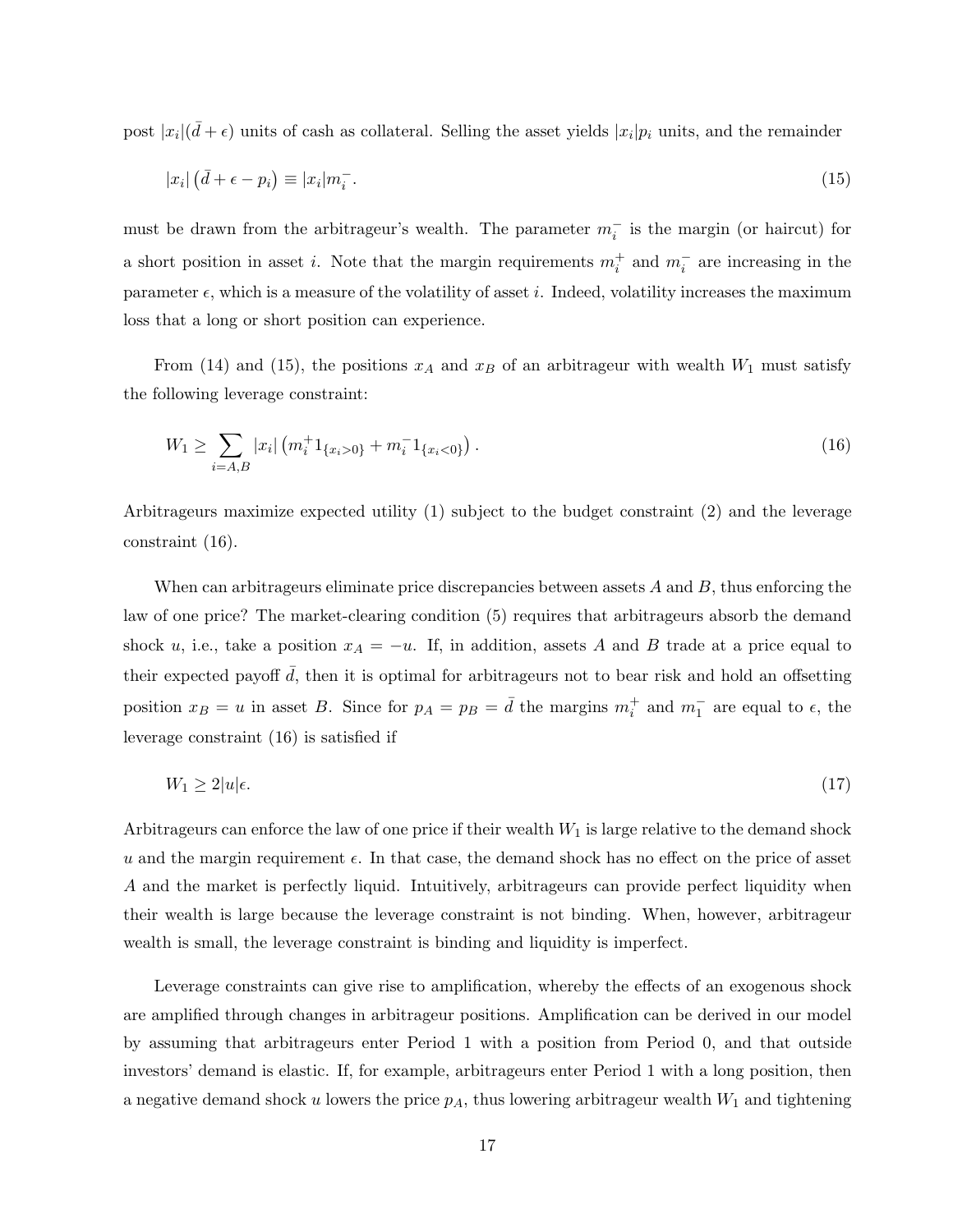the leverage constraint (16). This can force arbitrageurs to liquidate positions, amplifying the price drop. Note that when liquidating their positions, arbitrageurs consume rather than provide liquidity. The liquidity providers are the outside investors, and their demand must be assumed elastic so that they are willing to buy from arbitrageurs.

Leverage constraints and amplification have been studied in macroeconomic settings, starting with Bernanke & Gertler (1989), Shleifer & Vishny (1992) and Kiyotaki & Moore (1997). In these papers, an adverse shock to economic activity depresses collateral values, and this can amplify the drop in activity. Geanakoplos (1997; 2003) defines the concept of a collateral equilibrium, where margin contracts are derived endogenously. He shows that margins are tied to asset volatility as in (14) and (15), and provides examples where margins increase following adverse shocks.

In a financial market context, Gromb & Vayanos (2002) study how leverage constraints affect the ability of arbitrageurs to eliminate mispricings and provide liquidity to outside investors. They show, within a dynamic setting, that liquidity increases in arbitrageur capital and that arbitrageurs can amplify exogenous shocks.<sup>13</sup> Brunnermeier & Pedersen (2009) and Gromb & Vayanos (2009a) extend this analysis to multiple assets in a static and dynamic setting, respectively. With multiple assets, leverage constraints generate not only amplification, but also contagion, whereby shocks to one asset are transmitted to otherwise unrelated assets through changes in arbitrageur positions. Pavlova & Rigobon (2008) derive a contagion result in an international-economy model with portfolio constraints, of which leverage constraints are a special case. Kondor (2009) shows that amplification can arise even in the absence of exogenous shocks, purely as a consequence of arbitrage activity. Indeed, if a price discrepancy between two assets were to remain constant or decrease over time, arbitrageurs would exploit it and reduce it to a level from which it could increase. Garleanu & Pedersen (2009) show that all else equal, assets with lower margin requirements can trade at higher prices. Related results are derived in Cuoco (1997), Basak & Croitoru (2000; 2006) and Geanakoplos (2003). Other dynamic models with leverage constraints include Aiyagari & Gertler (1999), Allen & Gale (2000), Anshuman & Viswanathan (2005), Geanakoplos & Fostel (2008), Adrian et al. (2009), Chabakauri (2009), Danielsson et al. (2009) and Rytchkov (2009).<sup>14</sup>

<sup>&</sup>lt;sup>13</sup>Weill (2007) derives a link between arbitrageur capital and liquidity provision in a search model. See also Duffie  $\&$ Strulovici (2009), who use a search model to study the gradual flow of arbitrage capital across trading opportunities.

 $14$ See also Yuan (2005) for a model in which leverage constraints hamper the revelation of private information, and Grossman & Vila (1992), Liu & Longstaff (2004), Jurek & Yang (2007) and Milbradt (2009) for partial-equilibrium models of portfolio choice by leverage-constrained investors. Amplification and contagion can also be derived in models without explicit leverage constraints but where arbitrageur risk aversion depends on wealth. This is done in Kyle & Xiong (2001) and Xiong (2001), who endow arbitrageurs with logarithmic utility, under which the coefficient of absolute risk aversion decreases in wealth. Following adverse shocks, arbitrageurs reduce their positions because they become more risk averse and not because they hit leverage constraints.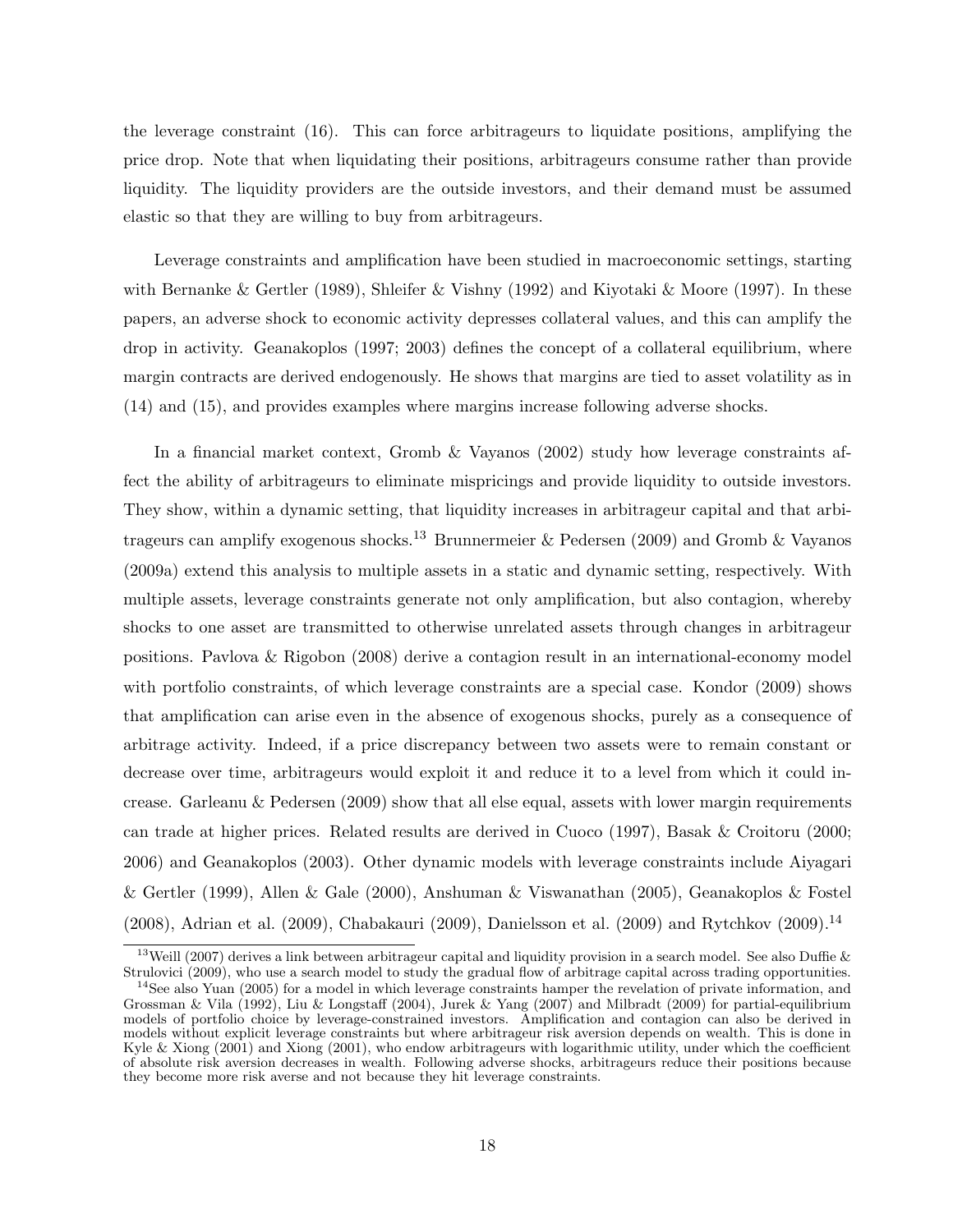# 3.5 Constraints on Equity Capital

In addition to constraints on margin debt, arbitrageurs often face constraints in raising equity. For example, the equity of a mutual fund is determined by the flow of investors into the fund, and could be lower than the level at which the fund's profitable investment opportunities are fully exploited. Moreover, poor returns by the fund could trigger outflows by investors, and so render the fund more constrained. Shleifer & Vishny (1997) study the implications of constraints on equity capital for arbitrageurs' ability to exploit mispricings. They show that constraints give rise to amplification, via a mechanism akin to that for leverage constraints. Suppose that arbitrageurs hold long positions in an asset. A negative shock to the asset lowers its price and triggers outflows by investors in arbitrage funds. As a consequence, arbitrageurs are forced to reduce their positions, amplifying the price drop. These results can be derived in our model by assuming that (i) part of arbitrageur wealth belongs to other investors, and is withdrawn following poor returns in Period 1, (ii) arbitrageurs cannot borrow, (iii) arbitrageurs enter Period 1 with a position from Period 0, and (iv) outside investors' demand is elastic.

Shleifer & Vishny show additionally that constraints have an effect not only when they are binding, but also because of the possibility that they might bind in the future. Indeed, suppose that arbitrageurs with ample capital in Period 0 identify an underpriced asset. Investing heavily in that asset exposes them to the risk of large outflows by investors were the underpricing to worsen in Period 1. This would deprive arbitrageurs of capital when they need it the most since this is when the underpricing is the most extreme. As a consequence, arbitrageurs could refrain from investing heavily in the underpriced asset in Period 0, keeping instead some capital in cash. Arbitrageurs' strategy of seeking to match capital with profitable investment opportunities amounts to risk management. Risk management by arbitrageurs is also derived in models with leverage constraints, e.g., Gromb & Vayanos (2002), Liu & Longstaff (2004), Brunnermeier & Pedersen (2009) and Kondor (2009), and is further emphasized in Acharya et al. (2009) and Bolton et al. (2009). Holmstrom & Tirole (2001) explore the implications of risk management by firms for the cross-sectional pricing of assets. They show that assets paying off in states where firms' financial constraints bind are more expensive than assets paying off in other states because they provide capital when it is needed the most.

A number of papers integrate constraints on the equity capital available to arbitrage funds and especially its dependence on past performance—into dynamic settings. In Vayanos (2004), fund managers face the constraint that their fund will be liquidated following poor performance,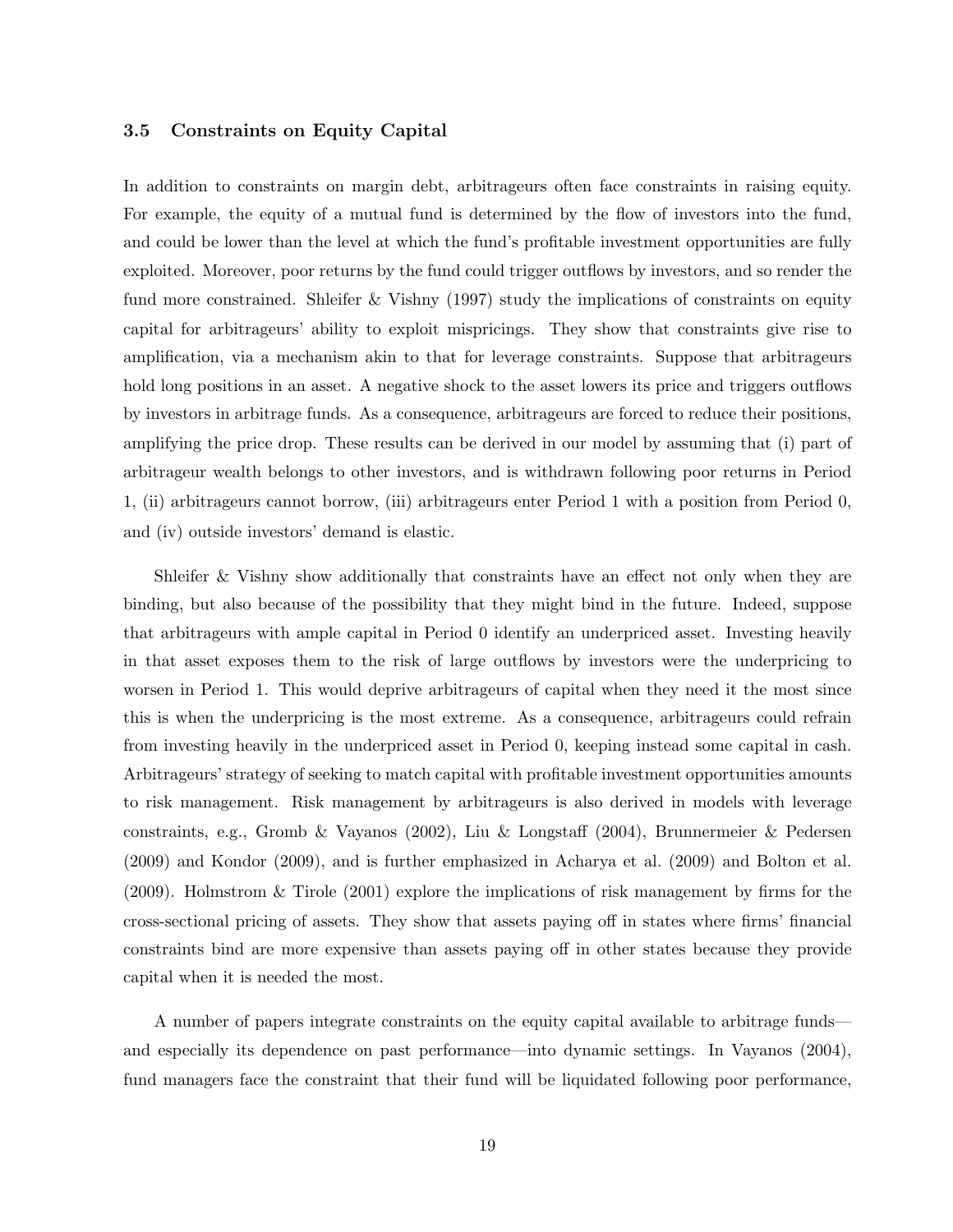and this makes them unwilling to hold illiquid assets at times of high volatility. In He  $\&$  Krishnamurthy (2008; 2009), the capital available to fund managers cannot exceed a fixed multiple of their personal wealth—a constraint derived from optimal contracting under moral hazard. When managers underperform, the constraint becomes binding and causes volatility and risk premia to increase. Guerrieri & Kondor (2009) derive amplification effects from managers' reputation concerns.<sup>15</sup> In Vayanos & Woolley (2008), investors withdraw capital following underperformance by fund managers because they infer rationally that managers might be inefficient. If, in addition, withdrawals have to be gradual, they generate short-run momentum and long-run reversal in asset returns.<sup>16</sup>

# 3.6 Summary and Next Steps

Sections 3.1-3.5 show how an array of costs faced by arbitrageurs limit their ability to eliminate mispricings and provide liquidity to outside investors. We next sketch what we view as two important next steps in this research agenda: (i) derive the financial constraints of arbitrageurs within an optimal contracting framework, and (ii) integrate limits-of-arbitrage ideas into richer models that incorporate multiple assets and dynamics and that can be used to address empirical puzzles.

As Sections 3.4 and 3.5 emphasize, arbitrageurs face financial constraints stemming from agency problems with their providers of capital. Most of the papers referenced in these sections do not fully endogenize the constraints. For example, papers on leverage constraints typically rule out equity and papers on equity constraints typically rule out debt. Deriving financial constraints within an optimal contracting framework is an important next step. Indeed, while the constraints studied in the literature take a variety of forms, they tend to generate results in common, e.g., amplification, contagion, and risk management by arbitrageurs. Endogenizing the constraints would help identify whether the common results are driven by a single underlying friction, or whether the constraints are fundamentally different. Identifying the frictions that underlie the constraints would also be useful for policy analysis, as it would clarify what a regulator can and cannot do to alleviate the effects of the constraints.

Starting with Kehoe and Levine (1993), a macroeconomic literature explores the asset pricing implications of financial constraints when these derive from limited commitment by borrowers.

<sup>&</sup>lt;sup>15</sup>Reputation concerns are also explored in Dasgupta & Prat (2008), Dasgupta et al. (2008), and Malliaris & Yan (2009).

<sup>&</sup>lt;sup>16</sup>Other papers studying general equilibrium implications of delegated portfolio management include Cuoco & Kaniel (2009), Petajisto (2009), Basak & Pavlova (2010) and Kaniel & Kondor (2010).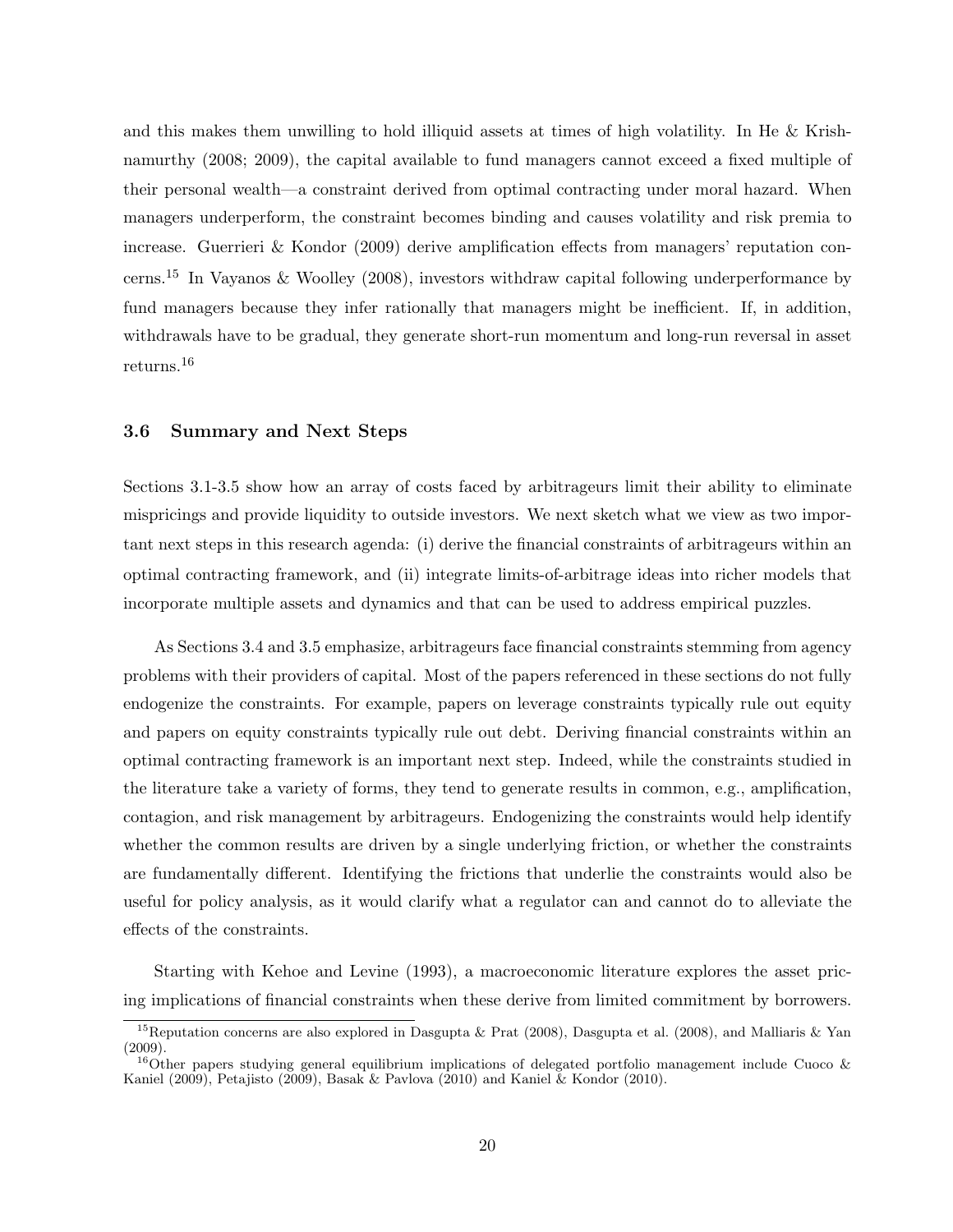Limited commitment is also the source of the constraints in Kiyotaki and Moore (1997), while Holmstrom & Tirole (2001) derive the constraints from moral hazard. Constrained agents in these papers are real-economy firms having access to productive technologies not available to other investors. The interpretation of constrained agents as financial firms is made explicit in He & Krishnamurthy (2008; 2009), who derive constraints on fund managers uniquely able to invest in a subset of traded assets. The constraints derive from moral hazard and contracts are restricted to be static.<sup>17</sup> Extending this line of research to dynamic contracts, while retaining the tractability that is necessary to compute asset prices in general equilibrium, would be an important step forward. A recent literature on optimal dynamic financial contracting in continuous time, e.g., Biais et al. (2007) and DeMarzo  $\&$  Fishman (2007), could be useful in this respect. The result of that literature that investors punish underperforming managers by scaling down their firms fits with the idea that investors reduce their stakes in underperforming funds.<sup>18</sup>

Our understanding of the costs faced by arbitrageurs has greatly benefited from papers exploring these costs in simple stylized settings. An important next step is to integrate limits-of-arbitrage ideas more squarely into asset pricing theory by developing tractable dynamic multi-asset models that can address empirical puzzles. Work along these lines could take constraints as given and so proceed in parallel with work on optimal contracting—although an important long-term objective is that the two lines of research eventually merge.

A number of papers explore dynamic multi-asset equilibrium settings under the assumption that the only cost faced by arbitrageurs is risk. In Greenwood (2005) and Hau (2009a), arbitrageurs absorb demand shocks of index investors following index redefinitions. In Gabaix et al. (2007), arbitrageurs are uniquely able to hold mortgage-backed securities, and while they can hedge interestrate risk in the government bond market, they bear prepayment risk. In Garleanu et al. (2009), arbitrageurs absorb demand shocks in the options market, and while they can hedge delta risk in the stock market, they bear jump and volatility risk. In Vayanos & Vila (2009) and Greenwood  $\&$ Vayanos (2010b), arbitrageurs absorb shocks to the demand and supply of government bonds with specific maturities, and hedge by trading bonds with other maturities. A common theme in these papers is that arbitrageurs transmit shocks to the demand for one asset to other assets, with the effects being largest for assets that covary the most with the original asset. This has implications for phenomena as diverse as index effects in the stock market, the pricing of prepayment risk in

<sup>&</sup>lt;sup>17</sup>See also Acharya & Viswanathan (2009), who derive constraints from asset substitution, and Hombert and Thesmar (2009) and Stein (2009), who study arbitrageurs' choice between short- and long-term financing.

<sup>&</sup>lt;sup>18</sup>Bolton & Scharfstein (1990) and Gromb (1994) derive this result in finite-horizon discrete-time settings, and Heinkel & Stoughton (1994) derive the result in a two-period fund-management setting. See also Biais et al. (2010), who show the converse result that investors reward overperforming managers by scaling up their firms.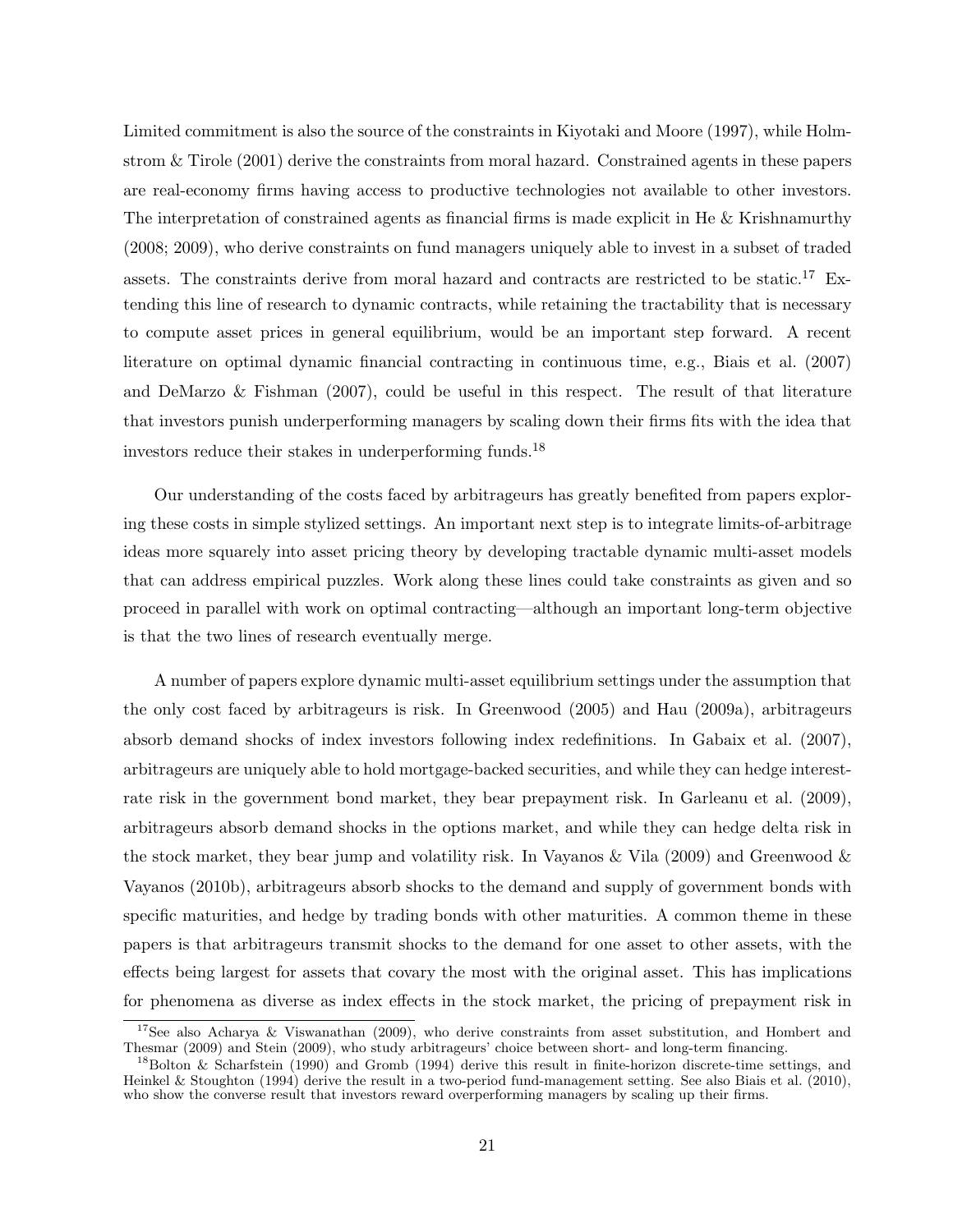the mortgage market, the behavior of implied volatility surfaces in the options market, and the behavior of risk premia in the government bond market. Hau (2009b), Jylha & Suominen (2009) and Plantin & Shin (2009) pursue similar themes for the foreign exchange market, and Naranjo (2009) does so for the futures market.

Other papers explore dynamic multi-asset equilibrium settings under the assumption that arbitrageurs face financial constraints. These papers are referenced in the last paragraph of Section 3.4 for the case of leverage constraints and Section 3.5 for the case of constraints on equity capital. They constitute a rapidly growing literature which has the potential to explain a variety of market anomalies based on limits of arbitrage and institutional frictions more broadly.

# 4 WELFARE AND POLICY

Financial crises, including the recent one, provide a painful reminder that government intervention can be important for the smooth functioning of financial markets. Arguments for intervention often center around the idea that failing financial institutions can cause disruptions in asset markets and the effects can propagate to other institutions. Standard models of asset pricing cannot be used to evaluate the merits of such arguments because they abstract away from financial frictions and institutions. In these models equilibrium is Pareto optimal and there is no scope for intervention.<sup>19</sup> Research on the limits of arbitrage has the potential to deliver a more useful framework for designing and assessing public policy. Indeed, this research emphasizes the role of specialized institutions in providing liquidity in asset markets. Understanding how the financial health of these institutions is affected by their trading decisions, and whether trading decisions are socially optimal, can guide public policy. Despite its relevance, the welfare analysis of asset markets with limited arbitrage is still in its infancy. In this section we survey the existing work and highlight what we view as the main issues, challenges and promises.

We start by clarifying some methodological issues. Several papers study whether constrained arbitrageurs stabilize or destabilize asset prices, i.e., decrease or increase volatility. This is only indirectly a welfare question; assessing welfare by means of a utility-based criterion, such as Pareto, is preferable. Given a welfare criterion, a natural question is whether constraints lower efficiency, i.e., is unconstrained arbitrage better than constrained arbitrage?<sup>20</sup> This question, however, is

<sup>&</sup>lt;sup>19</sup>The same is true for models in which arbitrageur wealth effects derive from wealth-dependent risk aversion rather than explicit financial constraints (e.g., Kyle & Xiong  $(2001)$  and Xiong  $(2001)$ ).

 $^{20}$ A related question is whether the presence of arbitrageurs is beneficial, i.e., is constrained arbitrage better than no arbitrage at all? One would expect the two questions to generally have a positive answer: relaxing constraints should be desirable because arbitrageurs provide liquidity.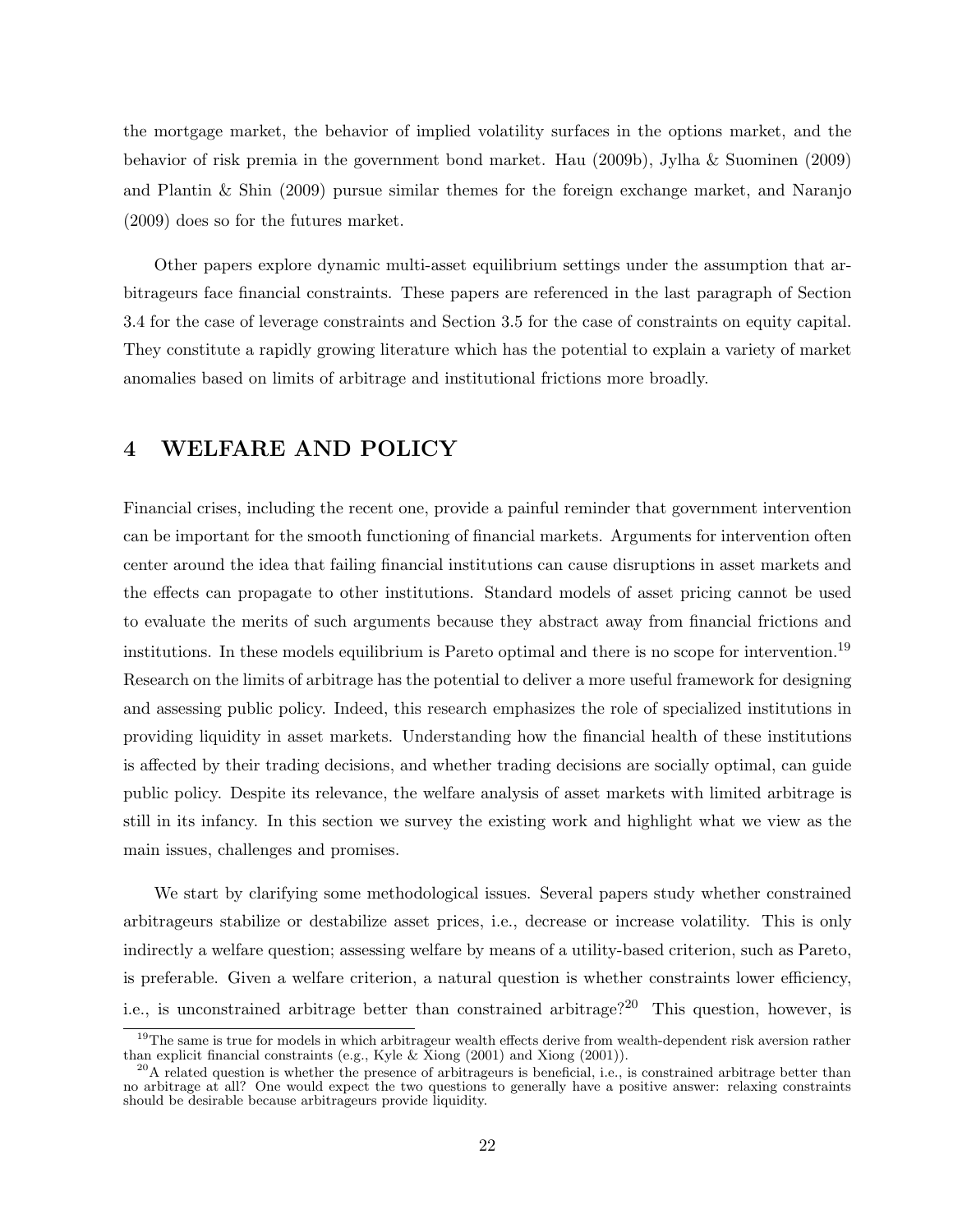of limited relevance for assessing policy. Indeed, if arbitrageurs face constraints, one should not assume that a regulator could remove or even relax them. A more suitable criterion is constrained efficiency: can a regulator increase welfare relative to the equilibrium by choosing new allocations that are nevertheless subject to the constraints? At this juncture, the literature has taken two routes, which we discuss next.

The first route is to retain a traditional dynamic equilibrium asset pricing model, but not fully endogenize the constraints. This is done in Gromb  $\&$  Vayanos (2002), who study how leverage constraints affect arbitrageurs' ability to provide liquidity. The main result in terms of welfare is that equilibrium can fail to be constrained efficient and a reduction in arbitrageur positions can make all agents better off. The intuition is as follows. Following an adverse shock, arbitrageurs incur capital losses and are forced to liquidate positions because their leverage constraints tighten. As a result, they find themselves more constrained and less able to provide liquidity—at a time where liquidity is low and its provision profitable. Ex-ante, arbitrageurs account for this possibility and engage in risk management by keeping some capital in cash to exploit episodes of low liquidity. However, they fail to account for the impact of their liquidations on other arbitrageurs during such episodes. Indeed, liquidation by one arbitrageur hurts other arbitrageurs because it lowers the price at which they can liquidate. This can hurt not only arbitrageurs but also outside investors because of the reduced liquidity that they receive.

The second route has been followed by papers in macroeconomics and international economics, e.g., Caballero & Krishnamurthy (2001), Lorenzoni (2008), Acharya et al. (2009), Hombert (2009), Korinek (2009). These papers derive financial constraints endogenously from contracting frictions in three-period settings. The constraints, however, concern real-economy firms having access to productive technologies, rather than financial firms such as arbitrageurs. Inefficiencies in these papers arise because of a similar mechanism as in the previous paragraph: firms do not account for the impact of their liquidations on the prices at which other firms can liquidate.<sup>21</sup>

The mechanism causing the inefficiencies is a pecuniary externality operating through price changes and the redistribution of wealth that these generate. A redistribution of wealth cannot be Pareto improving when markets are complete because marginal rates of substitution across time and states of nature are identical for all agents. However, when markets are incomplete, as is the case with financial constraints, marginal rates of substitution differ and Pareto improvements are possible. Geanakoplos & Polemarchakis (1986) show this mechanism in a general incomplete-

<sup>&</sup>lt;sup>21</sup>See also Biais & Mariotti (2009) for a similar inefficiency in a labor economics context, and Nikolov (2009) for a calibration of the inefficiency.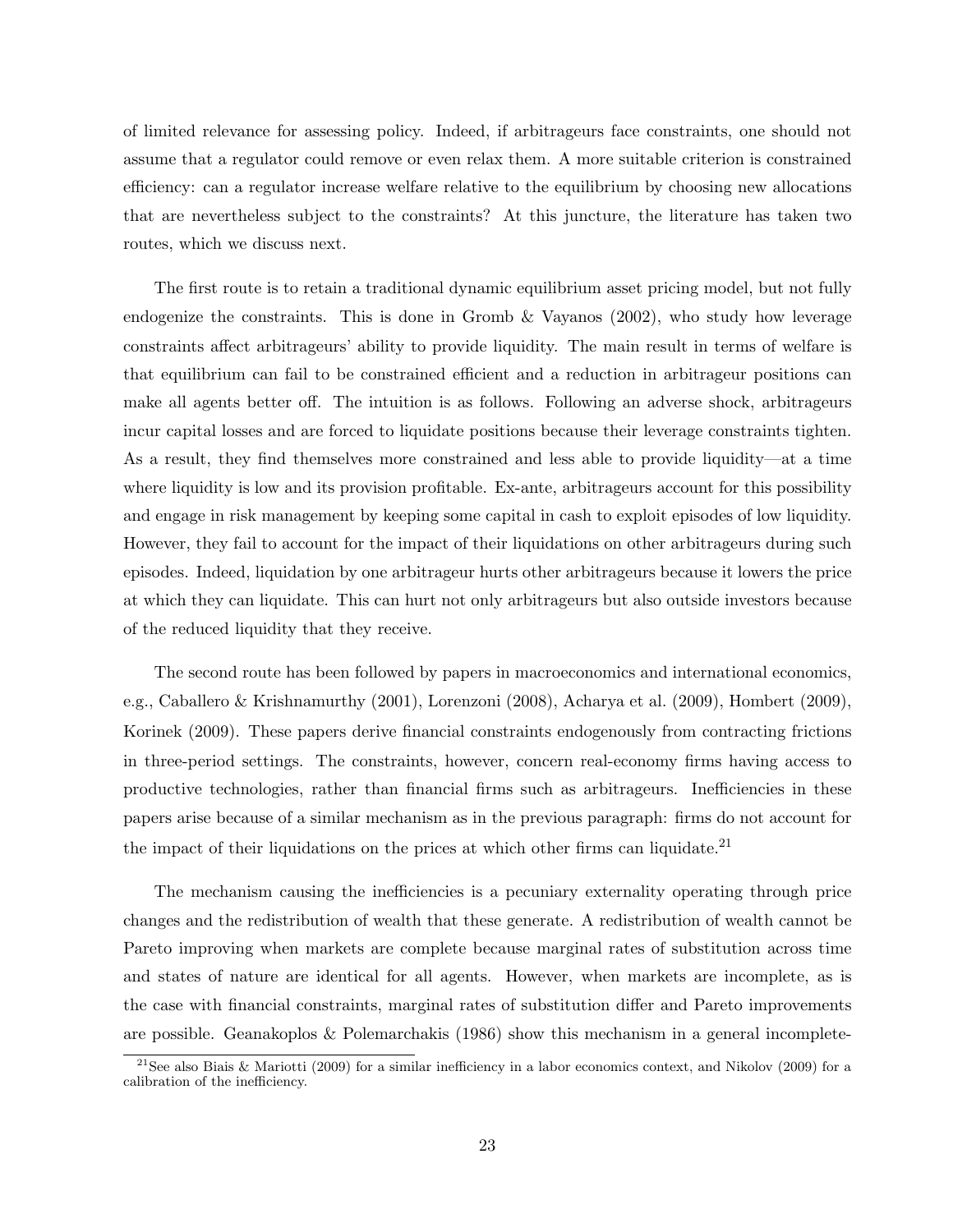markets setting.<sup>22</sup>

This constrained inefficiency of limited arbitrage opens the door for an analysis of policy (see Gromb & Vayanos (2002; 2009b) for a discussion). Suppose, for example, that arbitrageurs take excessive risk. A regulator might decrease their risk-taking incentives by tightening their financial constraints with a risk-based capital requirement. Alternatively, better risk-management could be enforced directly by taxing arbitrageurs in good times and possibly subsidizing them in bad times, in effect managing part of their resources for them. Subsidies in bad times can be implemented through lender of last resort policies or asset purchase programs.<sup>23</sup> Last, imperfect competition among arbitrageurs might lead them to internalize part of the price effects of their investment decisions, possibly leading them to adopt more socially desirable investment policies. This research agenda has the potential to inform debates on systemic risk, macro-prudential regulation, and lending of last resort, topics that are highly relevant in the context of financial crises.

 $22$ See also Stiglitz (1982), who shows that in incomplete financial markets, the competitive equilibrium may fail to be constrained efficient.

 $^{23}$ For a discussion of such policies, see Krishnamurthy (2009) and the references therein. Krishnamurthy argues that such policies are desirable because they can move the market to a more efficient equilibrium.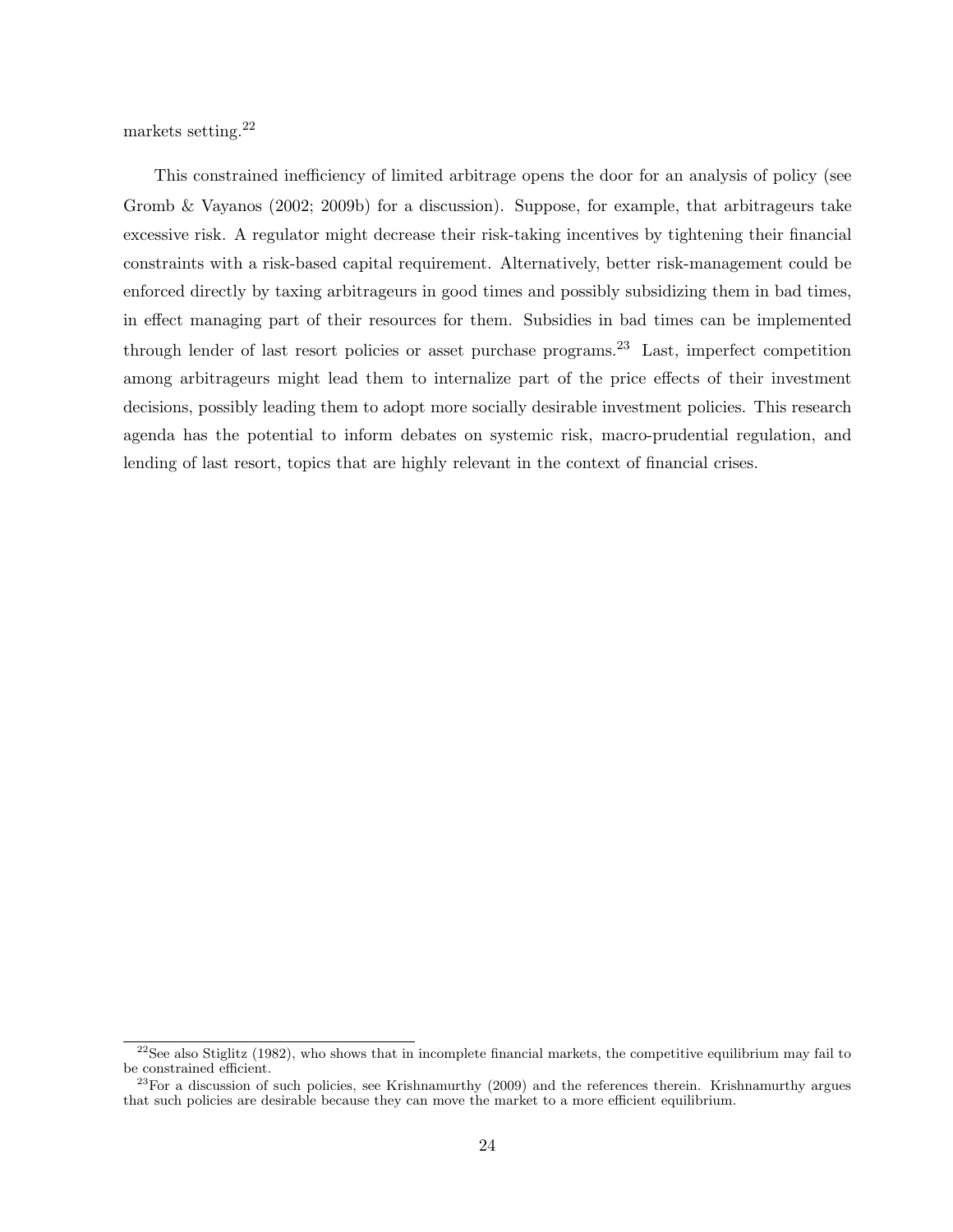## Literature Cited

- Acharya V, Shin H, Yorulmazer T. 2009. A theory of slow-moving capital and contagion. Work. Pap., New York Univ.
- Acharya V, Viswanathan V. 2009. Moral hazard, collateral and liquidity. Work. Pap., New York Univ.
- Adrian T, Etula E, Shin H. 2009. *Risk Appetite and Exchange Rates.* Work. Pap., Princeton Univ.
- Aiyagari R, Gertler M. 1999. "Overreaction" of asset prices in general equilibrium. Rev. Econ. Dynam. 2:3-35.
- Allen F, Gale D. 2000. Bubbles and crises. Econ. J. 110:236-55.
- Amihud Y, Mendelson H. 1991. Liquidity, maturity, and the yield on U.S. treasury securities. J. Finance 46:479-86.
- Anshuman R, Viswanathan V. 2005. Costly collateral and liquidity. Work. Pap., Duke Univ.
- Anton M, Polk C. 2008. Connected stocks. Work. Pap., London Sch. Econ.
- Bai Y, Chang E, Wang J. 2006. Asset prices under short-sale constraints. Work. Pap., Mass. Inst. Tech.
- Barberis N, Shleifer A. 2003. Style investing. J. Finan. Econ. 68:161-99.
- Barberis N, Shleifer A, Vishny R. 1998. A model of investor sentiment. J. Finan. Econ. 49:307-43.
- Barberis N, Shleifer A, Wurgler J. 2005. Comovement. J. Finan. Econ. 75:283-317.
- Barberis N, Thaler R. 2003. A survey of behavioral finance. In Handbook of the Economics of Finance, ed. G Constantinides, M Harris, R Stulz, 1:1051-121. London/New York: Elsevier.
- Basak S, Croitoru B. 2000. Equilibrium mispricing in a capital market with portfolio constraints. Rev. Finan. Stud. 13:715-48.
- Basak S, Croitoru B. 2006. On the role of arbitrageurs in rational markets. J. Finan. Econ. 81:143-73.
- Basak S, Pavlova A. 2010. Asset Prices and Institutional Investors. Work. Pap., London Bus. Sch.
- Bernanke B, Gertler M. 1989. Agency costs, net worth, and business fluctuations. Am. Econ. Rev. 79:14-31.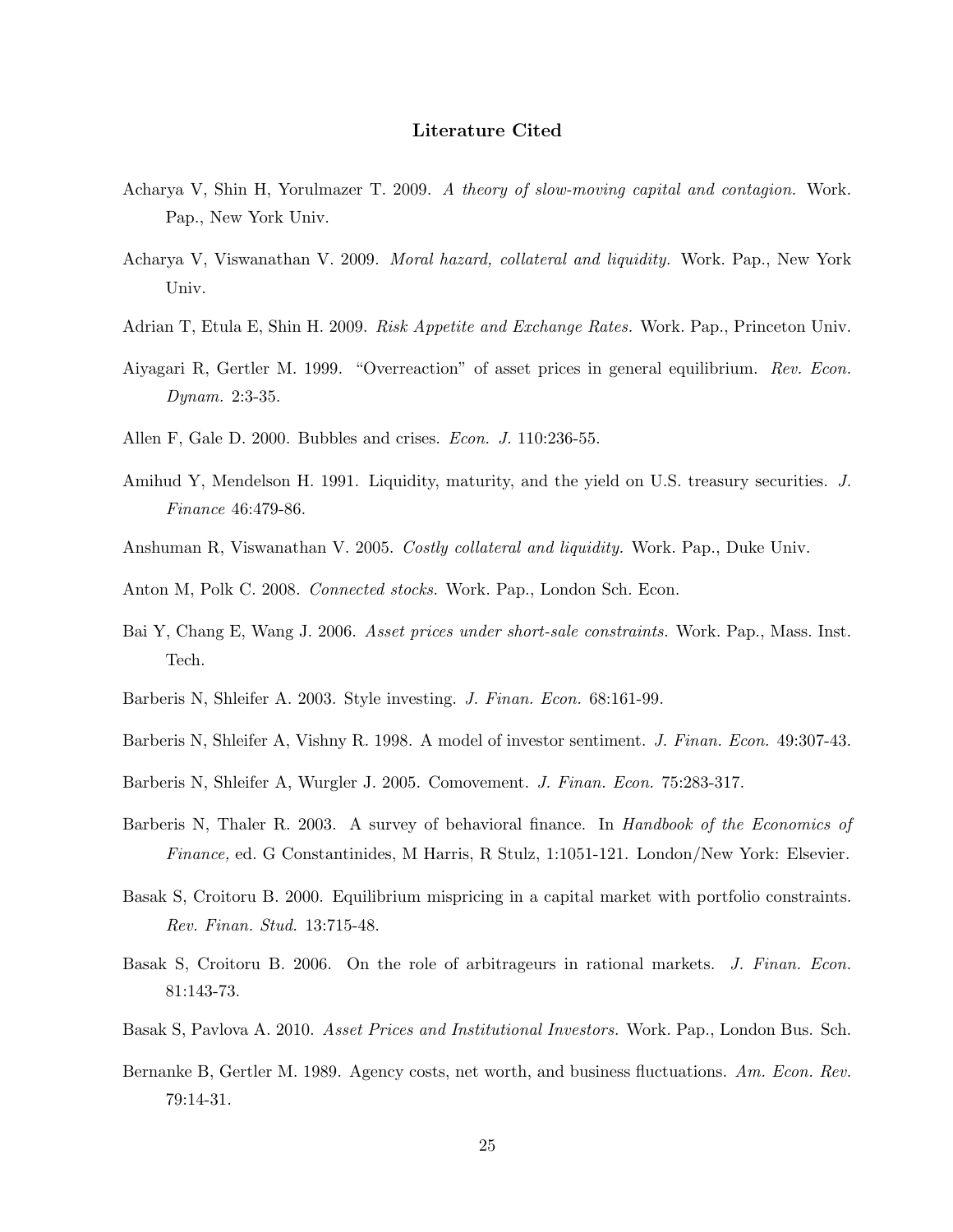- Bernard V, Thomas J. 1989. Post-earnings-announcement drift: delayed price response or risk premium? J. Accounting Res. 27(Suppl.):1-48.
- Biais B, Mariotti T. 2009. Credit, wages, and bankruptcy laws. J. Europ. Econ. Assoc. 7:939-73.
- Biais B, Mariotti T, Plantin G, Rochet J-C. 2007. Dynamic security design: convergence to continuous time and asset pricing implications. Rev. Econ. Stud. 74:345-90.
- Biais B, Mariotti T, Rochet J-C, Villeneuve S. 2010. Large risks, limited liability, and dynamic moral hazard. Econometrica. 78:73-118.
- Bolton P, Santos T, Scheinkman J. 2009. Outside and inside liquidity. Work. Pap., Columbia Univ.
- Bolton P, Scharfstein D. 1990. A theory of predation based on agency problems in financial contracting. Amer. Econ. Rev. 80:93-106.
- Boyer B. 2007. Comovement among stocks with similar book-to-market ratios. Work. Pap., Brigham Young Univ.
- Brunnermeier M, Pedersen L. 2009. Market liquidity and funding liquidity. Rev. Finan. Stud. 22:2201-38.
- Caballero R, Krishnamurthy A. 2001. International and domestic collateral constraints in a model of emerging market crises. J. Monet. Econ. 48:513-48.
- Chabakauri G. 2009. Asset pricing in general equilibrium with constraints. Work. Pap., London Sch. Econ.
- Chen H, Noronha G, Singal V. 2004. The price response to S&P 500 index additions and deletions: evidence of asymmetry and a new explanation. J. Finance. 59:1901-29.
- Coval J, Stafford E. 2007. Asset fire sales (and purchases) in equity markets. J. Finan. Econ. 86:479-512.
- Cuoco D. 1997. Optimal consumption and equilibrium prices with portfolio constraints and stochastic income. J. Econ. Theory. 72:33-73.
- Cuoco D, Kaniel R. 2009. Equilibrium prices in the presence of delegated portfolio management. Work. Pap., Univ. Pennsylvania.
- D'Avolio G. 2002. The market for borrowing stock. J. Finan. Econ. 66:271-306.
- Dabora E, Froot K. 1999. How are stock prices affected by the location of trade? J. Finan. Econ. 53:189-216.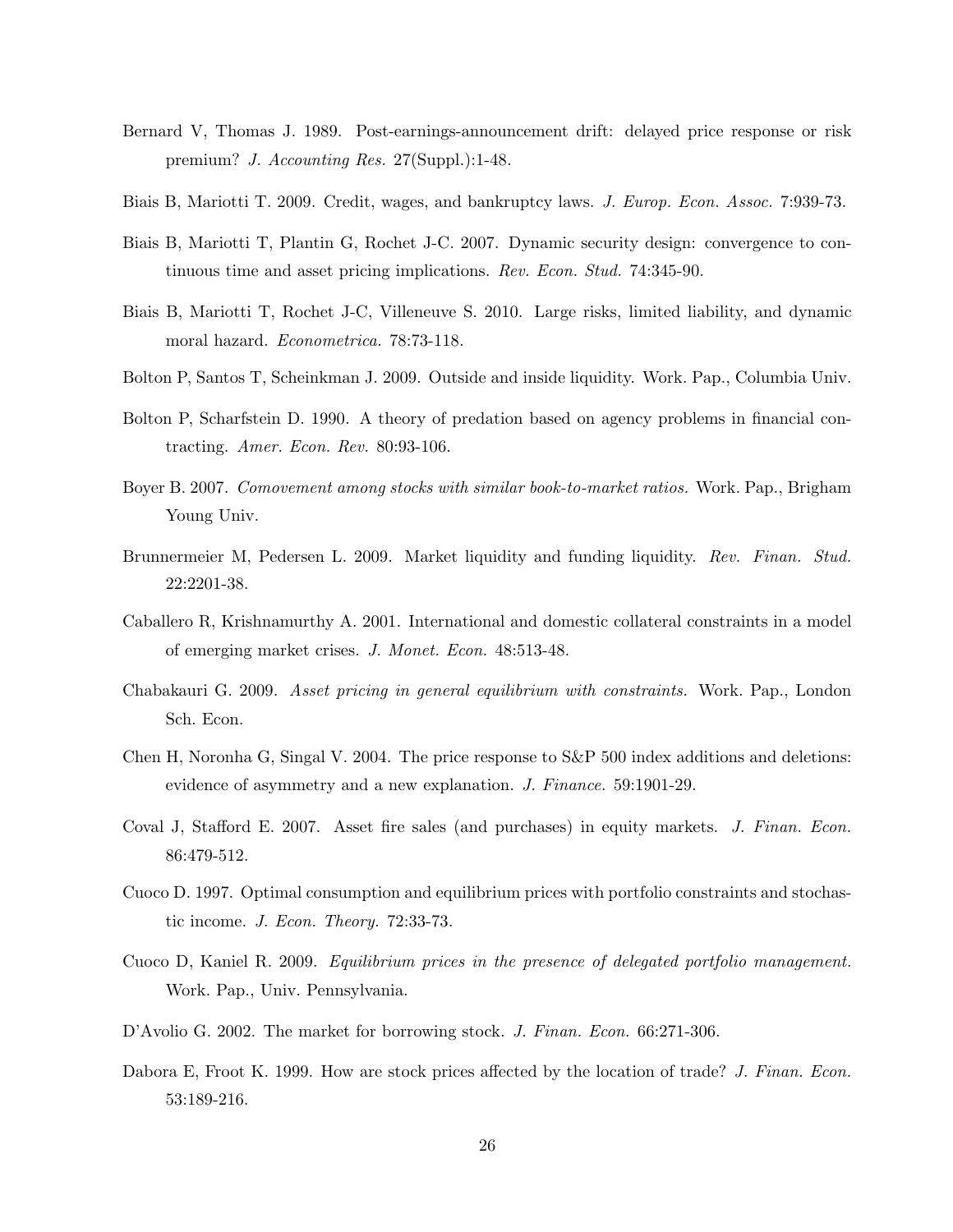- Daniel K, Hirshleifer D, Subrahmanyam A. 1998. A theory of overconfidence, self-attribution, and security market under and over-reactions. J. Finance. 53:1839-85.
- Danielsson J, Shin H, Zigrand J-P. 2009. Risk appetite and endogenous risk. Work. Pap., London Sch. Econ.
- Dasgupta A, Prat A. 2008. Information aggregation in financial markets with career concerns. J. Econ. Theory. 143:83-113
- Dasgupta A, Prat A, Verardo M. 2008. The price impact of institutional herding. Work. Pap., London Sch. Econ.
- DeBondt W, Thaler R. 1985. Does the stock market overreact? J. Finance. 40:793-805.
- DeLong B, Shleifer A, Summers L, Waldmann R. 1990. Noise trader risk in financial markets. J. Polit. Economy. 98:703-38.
- DeMarzo P, Fishman M. 2007. Optimal long-term financial contracting. Rev. Finan. Stud. 20:2079- 128.
- Diamond, D, Verrecchia R. 1987. Constraints on short-selling and asset price adjustment to private information. J. Finan. Econ. 18:277-311.
- Dow J, Gorton G. 1994. Arbitrage chains. J. Finance. 49:819-849.
- Duffie D. 1996. Special repo rates. J. Finance. 51:493-526.
- Duffie D, Garleanu N, Pedersen L. 2002. Securities lending, shorting, and pricing. J. Finan. Econ. 66:307-39.
- Duffie D, Garleanu N, Pedersen L. 2008. Valuation in over-the-counter markets. Rev. Finan. Stud. 20:1865-1900.
- Duffie D, Strulovici B. 2009. Capital mobility and asset pricing. Work. Pap., Stanford Univ.
- Fama E. 1991. Efficient capital markets: II. J. Finance. 46:1575-617.
- Fama E, French K. 1992. The cross-section of expected stock returns. J. Finance. 47:427-65.
- Fostel A, Geanakoplos J. 2008. Leverage cycles and the anxious economy. Am. Econ. Rev. 98:1211- 44.
- Gabaix X, Krishnamurthy A, Vigneron O. 2007. Limits of arbitrage: theory and evidence from the mortgage-backed securities market. J. Finance. 62:557-95.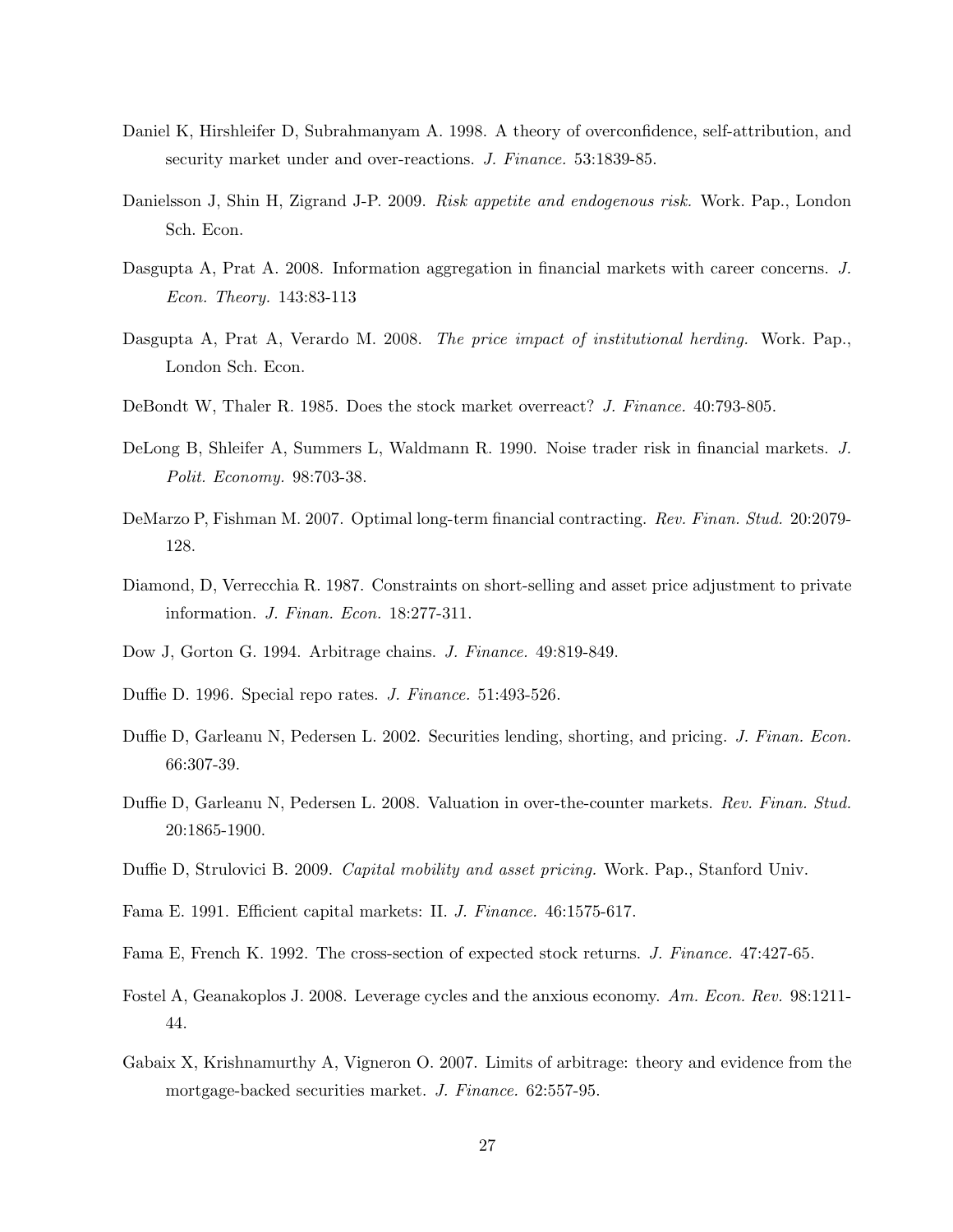- Garleanu N, Pedersen L. 2009. Margin-based asset pricing and deviations from the law of one price. Work. Pap., UC Berkeley.
- Garleanu N, Pedersen L, Poteshman A. 2009. Demand-based option pricing. Rev. Finan. Stud. In press
- Geanakoplos J. 1997. Promises, promises. In The Economy as an Evolving Complex System II, ed. B Arthur, S Durlauf, D Lane, 285-320. Reading, MA: Addison-Wesley.
- Geanakoplos J. 2003. Liquidity, default and crashes: endogenous contracts in general equilibrium. In Advances in Economics and Econometrics: Theory and Applications II, Econometric Society Monographs: Eighth World Congress, ed. M Dewatripont, L Hansen, S Turnovsky, 170-205. Cambridge, UK: Cambridge University Press.
- Geanakoplos J, Polemarchakis H. 1986. Existence, regularity, and constrained suboptimality of competitive allocations when the asset market is incomplete. In Uncertainty, Information and Communication, Essays in Honor of Kenneth J. Arrow, ed. W Heller, R Starr, D Starrett, 3:65-96. Cambridge, UK: Cambridge University Press.
- Greenwood R. 2005. Short- and long-term demand curves for stocks: theory and evidence on the dynamics of arbitrage. J. Finan. Econ. 75:607-649.
- Greenwood R, Thesmar D. 2009. Stock price fragility. Work. Pap., Harvard Univ.
- Greenwood R, Vayanos D. 2010a. *Bond supply and excess bond returns*. Work. Pap., Harvard Univ.
- Greenwood R, Vayanos D. 2010b. Price pressure in the government bond market. Am. Econ. Rev.  $P.E\!\!\!\!\!\beta P.$  In press.
- Gromb D. 1994. Renegotiation in debt contracts. Work. Pap., INSEAD.
- Gromb D, Vayanos D. 2002. Equilibrium and welfare in markets with financially constrained arbitrageurs. J. Finan. Econ. 66:361-407.
- Gromb D, Vayanos D. 2009a. Financially constrained arbitrage and cross-market contagion. Work. Pap., INSEAD.
- Gromb D, Vayanos D. 2009b. Leverage and liquidity dry-ups: a framework and policy implications. Work. Pap., INSEAD.
- Gromb D, Vayanos D. 2010. A model of financial market liquidity based on arbitrageur capital. J. Europ. Econ. Assoc. P.&P. In press.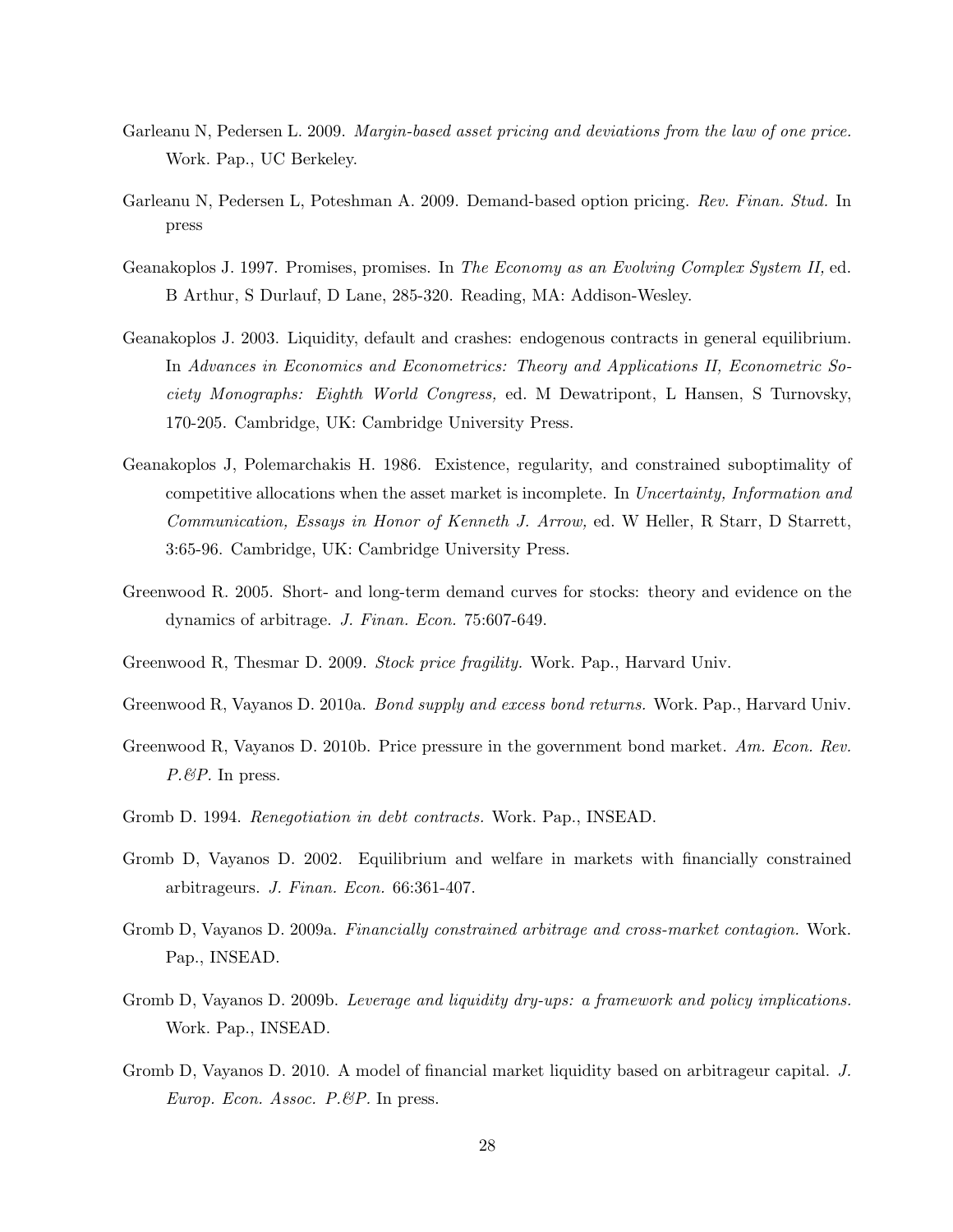Grossman S, Miller M. 1988. Liquidity and market structure. J. Finance. 43:617-37.

- Grossman S, Vila J-L. 1992. Optimal dynamic trading with leverage constraints. J. Finan. Quant. Anal. 27:151-168.
- Guerreri V, Kondor P. 2009. Fund managers and defaultable debt. Work. Pap., Univ. Chicago.
- Harris L, Gurel E. 1986. Price and volume effects associated with changes in the S&P 500 list: new evidence for the existence of price pressures. J. Finance. 41:815-29.
- Harrison M, Kreps D. 1978. Speculative investor behavior in a stock market with heterogeneous expectations. Quart. J. Econ. 92:323-36.
- Hau H. 2009a. Global versus local asset pricing: evidence from arbitrage of the MSCI index change. Work. Pap., INSEAD.
- Hau H. 2009b. The exchange rate effect of multi-currency risk arbitrage. Work. Pap., INSEAD.
- He Z, Krishnamurthy A. 2008. Intermediary asset pricing. Work. Pap., Univ. Chicago.
- He Z, Krishnamurthy A. 2009. A model of capital and crises. Work. Pap., Univ. Chicago.
- He Z, Xiong W. 2008. Multi-market delegated asset management. Work. Pap., Univ. Chicago.
- Heinkel R, Stoughton N. 1994. The dynamics of portfolio management contracts. Rev. Finan. Stud. 7:351-87.
- Holmstrom B, Tirole J. 2001. LAPM: A liquidity-based asset pricing model. J. Finance. 56:1837- 67.
- Hombert J. 2009. Solvency shocks, liquidity shocks, and fire sales. Work. Pap., HEC.
- Hombert J, Thesmar D. 2009. Limits of limits of arbitrage: theory and evidence. Work. Pap., HEC.
- Hong H, Scheinkman J, Xiong W. 2006. Asset float and speculative bubbles. J. Finance. 61:1073- 1117.
- Hong H, Stein J. 1999. A unified theory of underreaction, momentum trading, and overreaction in asset markets. J. Finance. 54:2143-84.
- Hong H, Stein J. 2003. Differences of opinion, short-sales constraints, and market crashes. Rev. Finan. Stud. 16:487-525.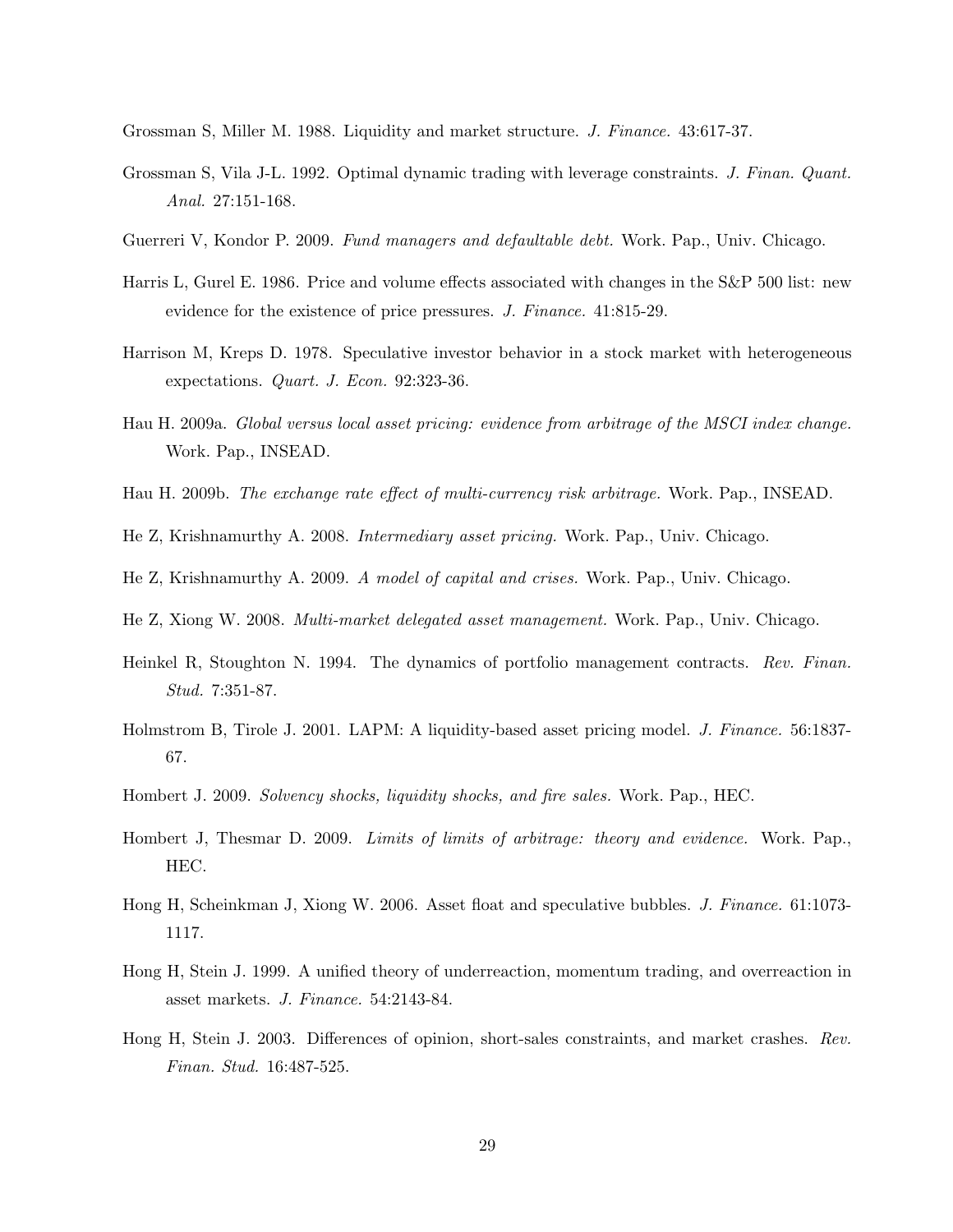- Jegadeesh N, Titman S. 1993. Returns to buying winners and selling losers: implications for stock market efficiency. *J. Finance*. 48:65-91.
- Jotikasthira P, Lundblad C, Ramadorai T. 2009. Asset fire sales and purchases and the international transmission of financial shocks. Work. Pap., Univ. of Oxford.
- Jurek J, Yang H. 2007. Dynamic portfolio selection in arbitrage. Work. Pap., Princeton Univ.
- Jylha P, Suominen M. 2009. Speculative capital and currency carry trades. J. Finan. Econ. In press
- Kaniel R, Kondor P. 2010. A delegated Lucas tree. Work. Pap., Duke Univ.
- Kehoe T, Levine D. 1993. Debt-constrained asset markets. Rev. Econ. Stud. 60:865-88.
- Kiyotaki N, Moore J. 1997. Credit cycles. J. Polit. Economy. 105:211-48.
- Kondor P. 2009. Risk in dynamic arbitrage: price effects of convergence trading. J. Finance. 64:638-58.
- Korinek A. 2009. Systemic risk taking: amplification effects, externalities, and regulatory responses. Work. Pap., Univ. Maryland.
- Krishnamurthy A. 2002. The bond/old-bond spread. J. Finan. Econ. 66:463-506.
- Krishnamurthy A. 2009. Amplification mechanisms in liquidity crises. Amer. Econ. J.: Macroecon. forthcoming.
- Kyle A, Xiong W. 2001. Contagion as a wealth effect of financial intermediaries. J. Finance. 56:1401-40.
- Lamont O, Thaler R. 2003. Can the market add and subtract? Mispricing in tech stock carve-outs. J. Polit. Economy 111:227-268.
- Lagos R, Rocheteau G, Weill P-O. 2009. Crises and liquidity in over the counter markets. Work. Pap., New York Univ.
- LeRoy S, Porter R. 1981. The present value relation: tests based on implied variance bounds. Econometrica. 49:555-74.
- Liu J, Longstaff F. 2004. Losing money on arbitrage: optimal dynamic portfolio choice in markets with arbitrage opportunities. Rev. Finan. Stud. 17:611-41.
- Lorenzoni G. 2008. Inefficient credit booms. Rev. Econ. Stud. 75:809-33.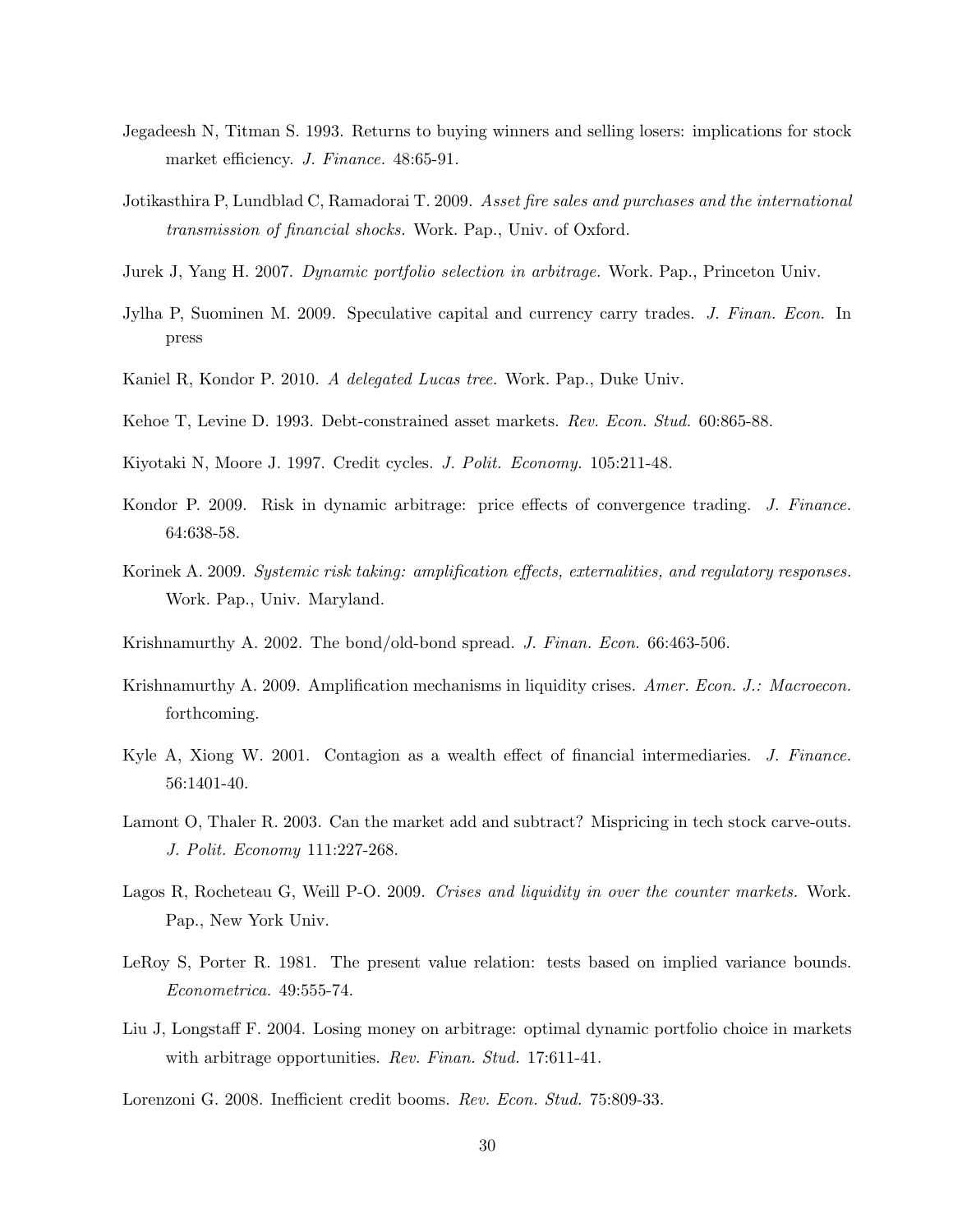Loewenstein M, Willard G. 2006. The limits of investor behavior. J. Finance. 61:231-58.

- Lou D. 2009. A flow-based explanation for return predictability. Work. Pap., London Sch. Econ.
- Malliaris S, Yan H. 2009. Nickels versus black swans: reputation, trading strategies and asset prices. Work. Pap., Yale Univ.
- Milbradt K. 2009. Trading and valuing toxic assets. Work. Pap., Mass. Inst. Tech.
- Miller E. 1977. Risk, uncertainty and divergence of opinion. J. Finance. 32:1151-68.
- Mitchell M, Pulvino T, Stafford E. 2002. Limited arbitrage in equity markets. J. Finance. 57:551- 84.
- Naranjo L. 2009. Implied interest rates in a market with frictions. Work. Pap., ESSEC.
- Nikolov K. 2009. Is private leverage excessive? Work. Pap., London Sch. Econ.
- Pavlova A, Rigobon R. 2008. The role of portfolio constraints in the international propagation of shocks. Rev. Econ. Stud. 75:1215-1256.
- Petajisto A. 2009. Why do demand curves for stocks slope down? J. Finan. Quant. Anal. 44:1013-44.
- Plantin G, Shin H. 2009. Carry trades and speculative dynamics. Work. Pap., Toulouse Sch. Econ.
- Rosenthal L, Young C. 1990. The seemingly anomalous price behavior of Royal Dutch/Shell and Unilever N.V./PLC. J. Finan. Econ. 26:123-41.
- Rytchkov O. 2009. Dynamic margin constraints. Work. Pap., Temple Univ.
- Scheinkman J, Xiong W. 2003. Overconfidence and speculative bubbles. J. Polit. Economy. 111:1183-1219.
- Schwert W. 2003. Anomalies and market efficiency. In Handbook of the Economics of Finance, ed. G Constantinides, M Harris, R Stulz, 1:939-74. London/New York: Elsevier.
- Shiller R. 1981. Do stock prices move too much to be justified by subsequent changes in dividends? Amer. Econ. Rev. 71:421-36.
- Shleifer A. 1986. Do demand curves for stocks slope down? J. Finance. 41:579-90.
- Shleifer A, Vishny R. 1992. Liquidation values and debt capacity: a market equilibrium approach. J. Finance. 47:1343-66.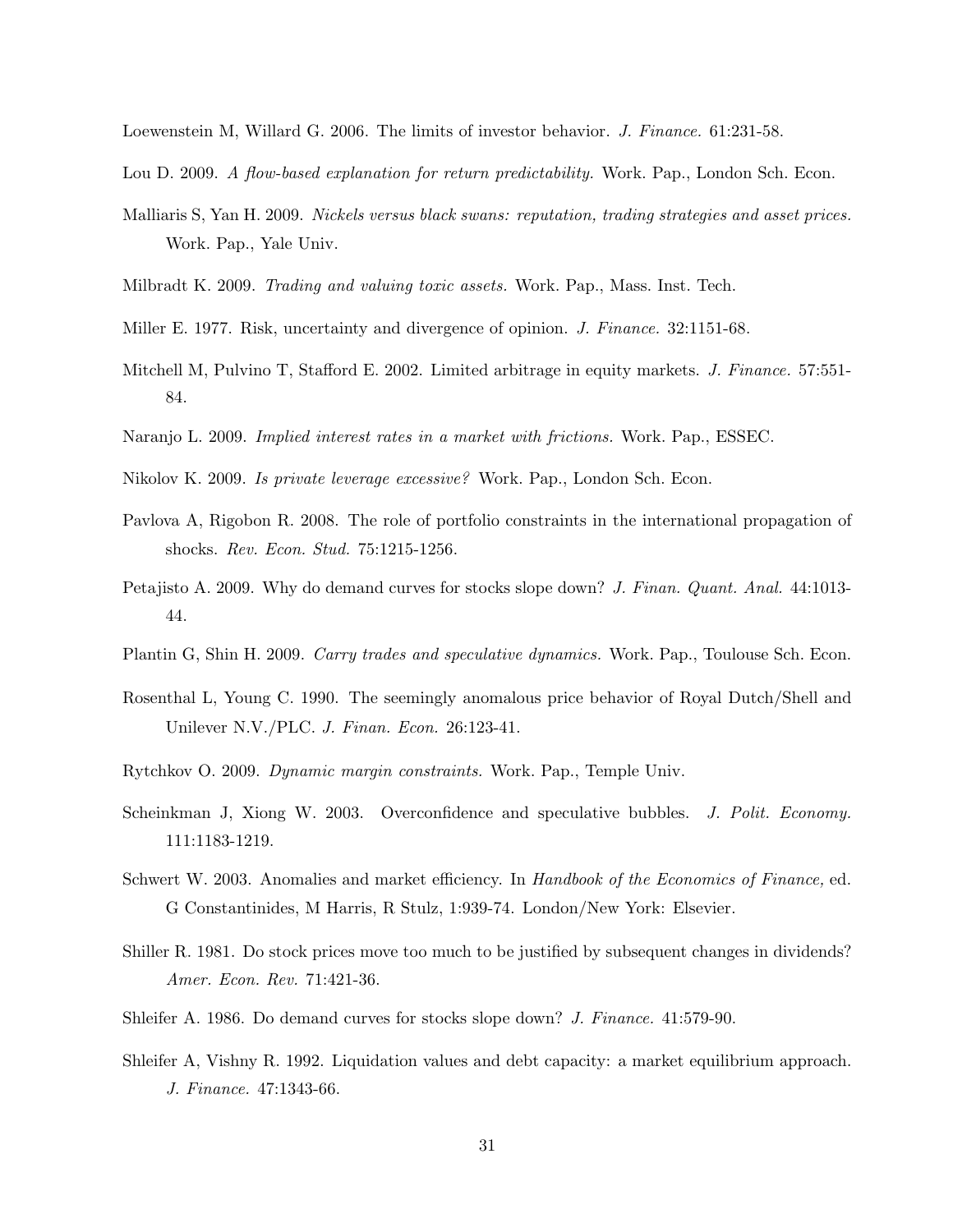- Shleifer A, Vishny R. 1997. The limits of arbitrage. J. Finance. 52:35-55.
- Stein J. 2009. Presidential address: sophisticated investors and market efficiency. J. Finance. 64:1517-48.
- Stiglitz J. 1982. The inefficiency of the stock market equilibrium. Rev. Econ. Stud. 49:241-61.
- Tuckman B, Vila J-L. 1992. Arbitrage with holding costs: a utility-based approach. J. Finance. 47:1283-1302.
- Tuckman B, Vila J-L. 1993. Holding costs and equilibrium arbitrage. Work. Pap., Mass. Inst. Tech.
- Vayanos D. 2004. Flight to quality, flight to liquidity and the pricing of risk. Work. Pap., London Sch. Econ.
- Vayanos D, Vila J-L. 2009. A preferred-habitat theory of the term structure of interest rates. Work. Pap., London Sch. Econ.
- Vayanos D, Weill P-O. 2008. A search-based theory of the on-the-run phenomenon. J. Finance. 63:1361-98.
- Vayanos D, Woolley P. 2008. An institutional theory of momentum and reversal. Work. Pap., London Sch. Econ.
- Vijh A. 1994. S&P 500 trading strategies and stock betas. Rev. Finan. Stud. 7:215-51.
- Warga A. 1992. Bond returns, liquidity, and missing data. J. Finan. Quant. Anal. 27:605-17.
- Weill P-O. 2007. Leaning against the wind. Rev. Econ. Stud. 74:1329-54.
- Wurgler J, Zhuravskaya E. 2002. Does arbitrage flatten demand curves for stocks? J. Bus. 75:583-608.
- Xiong W. 2001. Convergence trading with wealth effects. J. Finan. Econ. 62:247-292.
- Yuan K. 2005. Asymmetric price movements and borrowing constraints: a REE model of crisis, contagion, and confusion. J. Finance. 60:379-411.